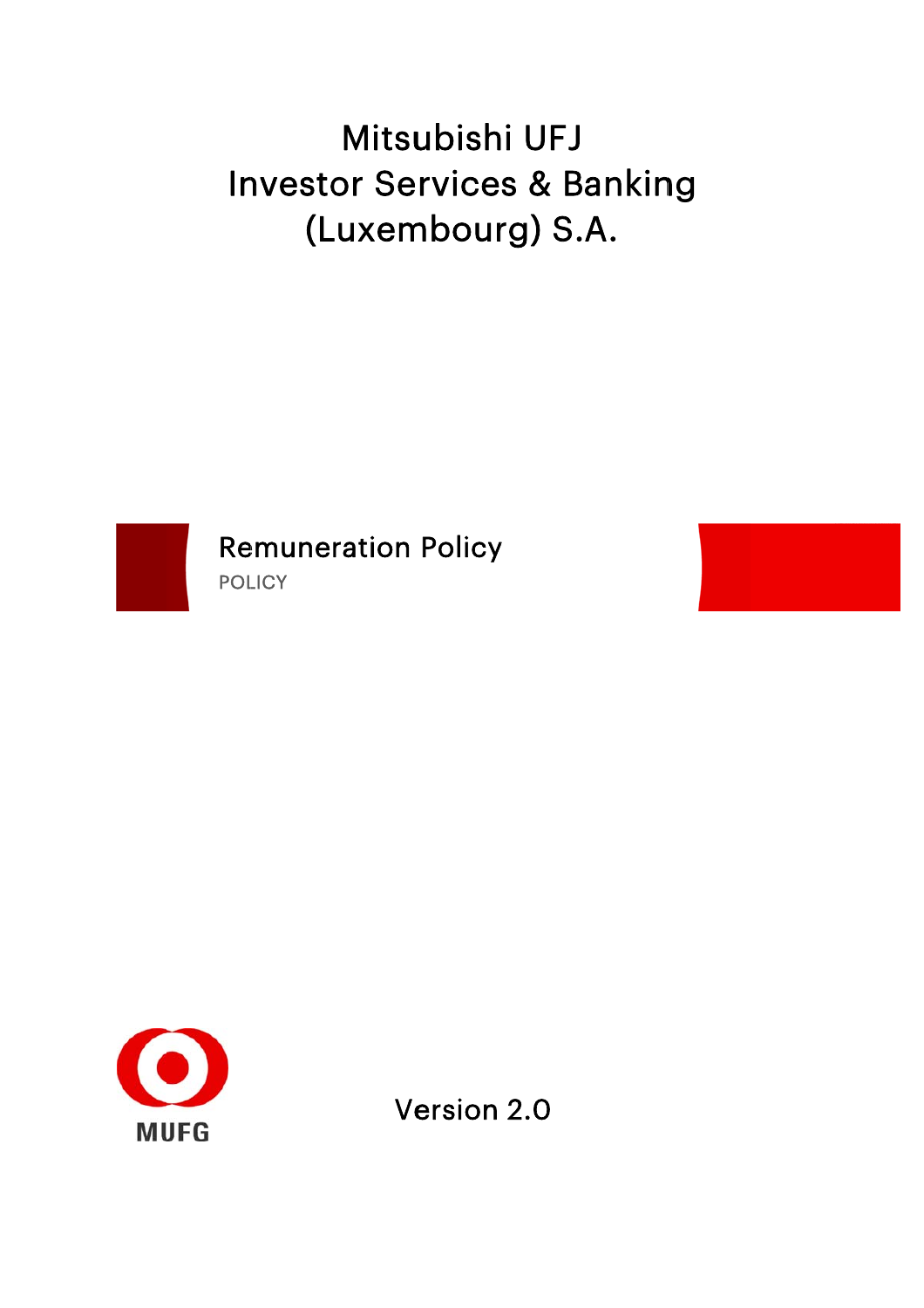# **Table of Contents**

| $\mathbf{1}$ . |                                                        |  |
|----------------|--------------------------------------------------------|--|
| 1.1.           |                                                        |  |
| 1.2.           |                                                        |  |
| 1.3.           |                                                        |  |
| 1.4.           |                                                        |  |
| 1.5.           |                                                        |  |
| 1.6.           |                                                        |  |
| 2.             |                                                        |  |
| 2.1.           |                                                        |  |
| 2.2.           |                                                        |  |
| 2.3.           |                                                        |  |
| 2.4.           |                                                        |  |
| 2.5.           |                                                        |  |
| 2.6.           |                                                        |  |
| 2.7.           |                                                        |  |
| 2.8.           | Article 8 - Additions, Amendments and Abolishment11    |  |
| 2.9.           |                                                        |  |
| 2.10.          |                                                        |  |
| 3.             |                                                        |  |
| 3.1.           |                                                        |  |
| 3.1.1.         |                                                        |  |
| 3.1.2.         |                                                        |  |
| 4.             |                                                        |  |
| 4.1.           |                                                        |  |
| 4.2.           |                                                        |  |
| 5.             |                                                        |  |
| 5.1.           |                                                        |  |
| 5.2.           |                                                        |  |
| 5.3.           |                                                        |  |
| 5.4.           | Article 17 - Payment Date of the Fixed Remuneration 17 |  |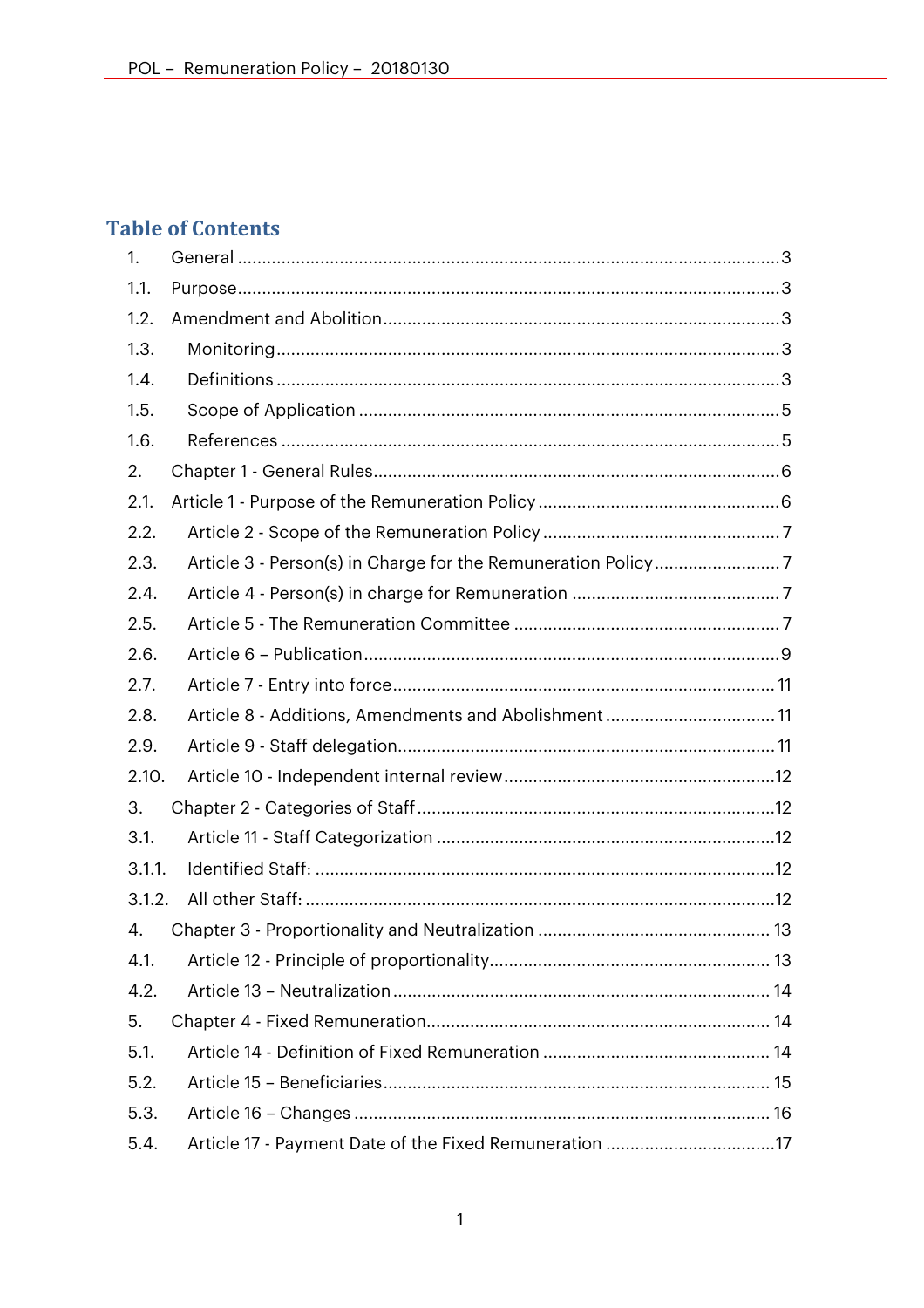| 5.5.   | Article 18 - Department in charge of the payment of the Fixed                           |
|--------|-----------------------------------------------------------------------------------------|
|        |                                                                                         |
| 6.     |                                                                                         |
| 6.1.   |                                                                                         |
| 6.2.   |                                                                                         |
| 6.3.   |                                                                                         |
| 6.4.   | Article 22 - Determination of a Variable Remuneration in a contract  19                 |
| 6.5.   | Article 23 - Criteria for the allocation of a Variable Remuneration 20                  |
| 6.6.   | Article 24 - Conditions of payment of a Variable Remuneration 20                        |
| 6.7.   |                                                                                         |
| 6.8.   | Article 26 - Department in charge of the payment of the Variable                        |
| 6.9.   | Article 27 - Balance between fixed and variable remuneration 22                         |
| 7.     |                                                                                         |
| 7.1.   |                                                                                         |
| 8.     |                                                                                         |
| 8.1.   |                                                                                         |
| 8.2.   | Annex 2 - Criteria of Identified Staff - Criteria to identify categories of staff<br>28 |
| 8.3.   |                                                                                         |
| 8.4.   | Annex 4 - Quantitative Criteria of the proportionality principle34                      |
| 8.5.   |                                                                                         |
| 8.6.   | Annex 6 – Criteria for the assessment on the basis of which Variable                    |
| 8.6.1. |                                                                                         |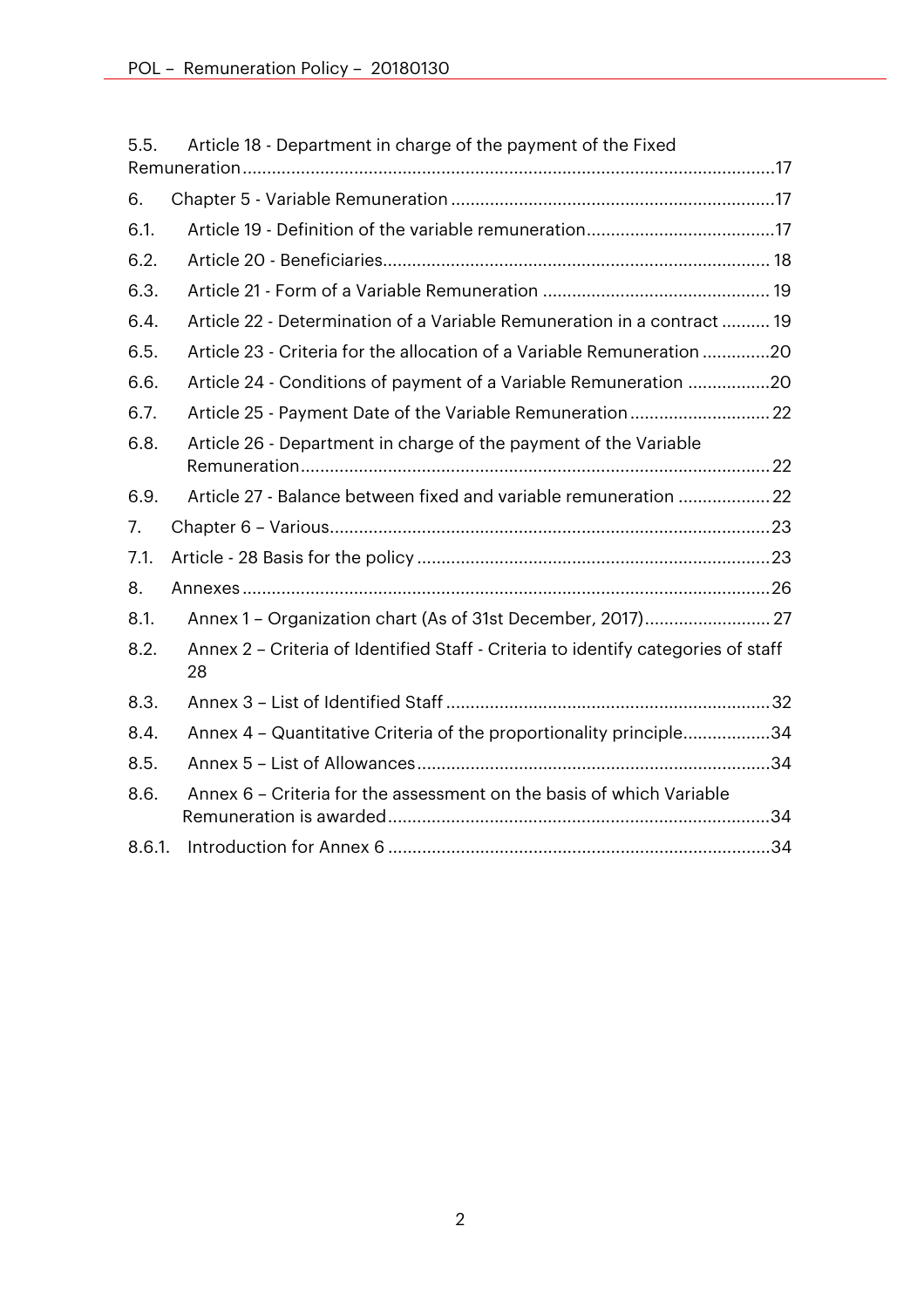# 1. General

#### 1.1. Purpose

To define the rules to be considered by the Board of Directors and General Management prior to paying or deciding to pay out a remuneration to identified staff and/or staff.

## 1.2. Amendment and Abolition

The amendment and abolition of the Rules shall follow the Document Management Procedure.

This procedure is subject of, at least, an annual review or when changes occur. Abolition is subject to prior approval of the Authorized authorities (as explained in Document Management Procedure paragraph 3.4.3).

#### 1.3. Monitoring

The Board of Directors is responsible for approving the Remuneration Policy, supervising and reviewing it at least once per year.

#### 1.4. Definitions

- "Bank" means Mitsubishi UFJ Investor Services & Banking (Luxembourg) S.A., a Luxembourg public company limited by shares (*société anonyme*), with registered offices at 287-289, route d'Arlon, L-1150 Luxembourg, registered with the Luxembourg trade and commerce register (*Registre de Commerce et des Sociétés*) under the number B 11.937, authorized as a credit institution under the Banking Act and subject to prudential supervision by the CSSF.
- "Banking Act" means the Luxembourg act of 5 April 1993 on the financial sector, as amended.
- "Board of Directors" means the board of directors of the Bank, duly appointed by the general meeting of shareholders of the Bank and authorized by the CSSF.
- "Collective Convention" means the collective bargaining agreement for bank employees (*'convention collective de travail des salariés de banque'*) applicable to certain employees of banks who are members of the Luxembourg Bankers' Association (*'Association des Banques et Banquiers*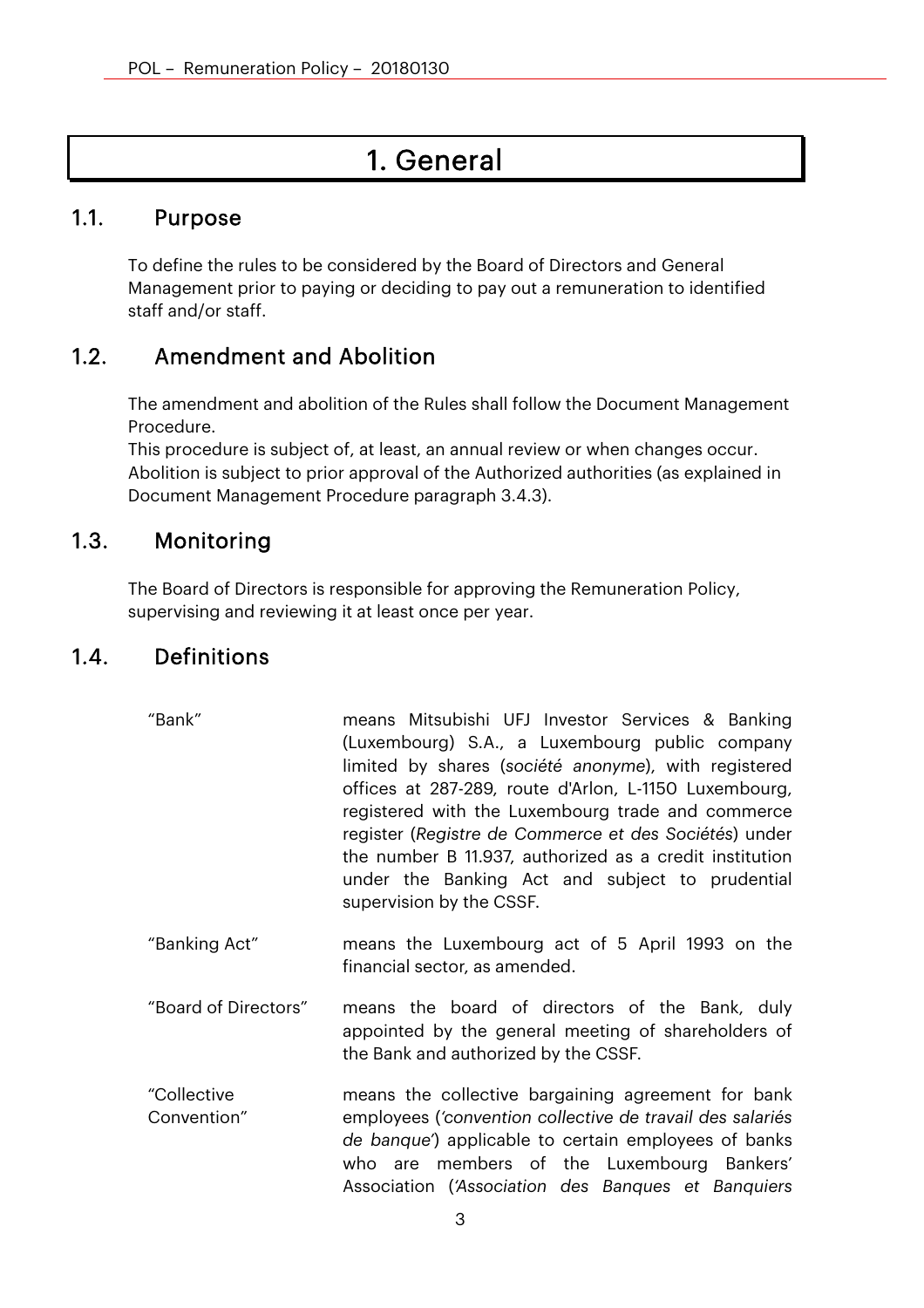*Luxembourg'* ("ABBL")), as amended or restated from time to time.

- "Control Functions" means the function has responsibility and accountability to the management body for the activities of the independent risk management function, compliance function or internal audit function.
- "CRD III" means Directive 2010/76/EU of 24 November 2010 amending Directives 2006/48/EC and 2006/49/EC as regards capital requirements for the trading book and for re-securitizations, and the supervisory review of remuneration policies.
- "CRD IV" means Directive 2013/36/EU of 26 June 2013 on access to the activity of credit institutions and the prudential supervision of credit institutions and investment firms.
- "CRR" means Regulation (EU) No 575/2013 of 26 June 2013 on prudential requirements for credit institutions and investment firms.
- "CSSF" means the Luxembourg supervisory authority of the financial sector, the *Commission de surveillance du secteur financier*.
- "Director" means a member of the Board of Directors.
- "EBA" means the European Banking Authority.
- "ESMA" means the European Securities and Markets Authority.
- "General Management" means the persons responsible for the day-to-day management of the Bank, duly appointed by the Board of Directors and authorized by the CSSF.
- "Group" means the group of companies to which the Bank belongs.
- "Identified Staff" has the meaning set out in Article 11 of the Remuneration Policy.
- "Material Business Unit" means a business unit which has been allocated at least 2% of the Bank's internal capital.
- "MiFID" means Directive 2004/39/EC of 21 April 2004 on markets in financial instruments.
- "MUTB" means Mitsubishi UFJ Trust and Banking Corporation, a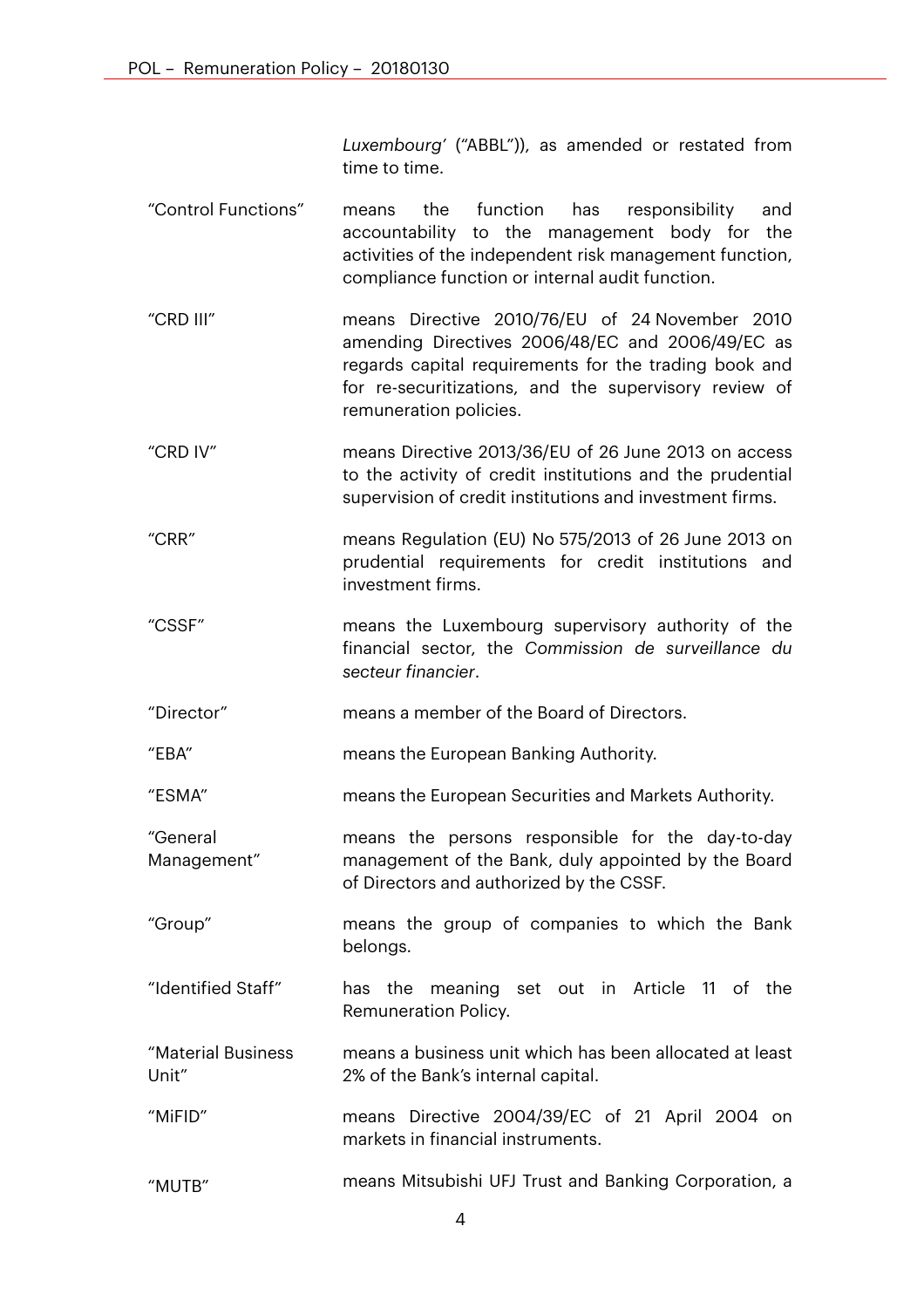Japanese company, having its registered offices at 4-5, Marunouchi 1-Chome, Chiyoda-ku, Tokyo 100-8212, Japan.

- "Remuneration Committee" means the specialized committee established, if and to the extent required under applicable legal and regulatory rules, by the Board of Directors to assist it and provide it with critical assessments in respect of the organization and operation of the Bank in the field of remuneration policies and practices (in order to enable the Board of Directors to fulfill their supervisory mission and to take on their responsibilities pursuant to applicable legal and regulatory requirements).
- "Remuneration Policy" means this remuneration policy as amended from time to time.
- "Senior Management" means the persons who are members of Executive Committee or who report directly to the General Management.
- "Staff" means all the persons employed by the Bank, including division and department heads, but excluding the General Management.
- "Variable Remuneration" has the meaning set out in Article 19 of the Remuneration Policy.

## 1.5. Scope of Application

All staff members.

## 1.6. References

N/A.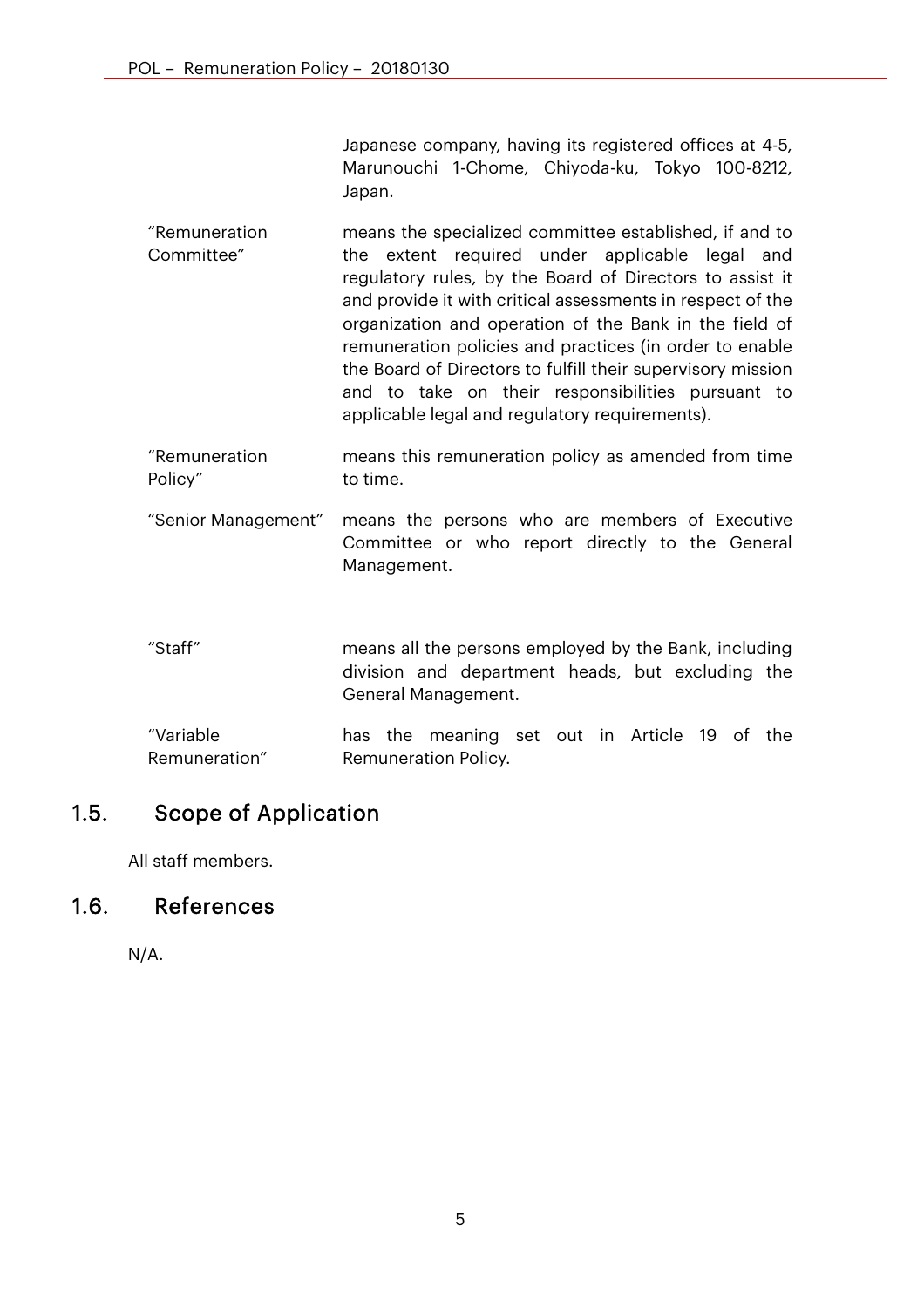# 2.Chapter 1 - General Rules

## 2.1. Article 1 - Purpose of the Remuneration Policy

- (a) stipulates the matters to be considered by the Board of Directors and the General Management prior to paying or deciding to pay out a remuneration to Identified Staff and/or Staff,
- (b) has been established in compliance with relevant legal rules and regulations (as set out in Article 28 below),
- (c) is based on a self-assessment by the Bank of its own risk profile, risk appetite and strategy,
- (d) is aligned with the Bank's business strategy, objectives, values and long term interests,
- (e) is consistent with and promotes sound and effective risk management and does not encourage risk-taking that exceeds the level of tolerated risk of the Bank,
- (f) complies with the applicable principles in relation to the size, nature, scope and complexity of the Bank's activities,
- (g) establishes a clear distinction between criteria for setting basic fixed remuneration and variable remuneration,
- (h) has been approved by the Board of Directors, and
- (i) is subject to annual review:
	- (i) by the Board of Directors,
	- (ii) internally, through an independent review by the Bank's internal auditor(s) in cooperation with the holders of other control functions (i.e., risk management, compliance function), and
	- (iii) externally, by the Bank's external auditors,
- (j) incorporates the Code of Conduct, Conflict of Interest Policy, and Employee Handbook of the Bank.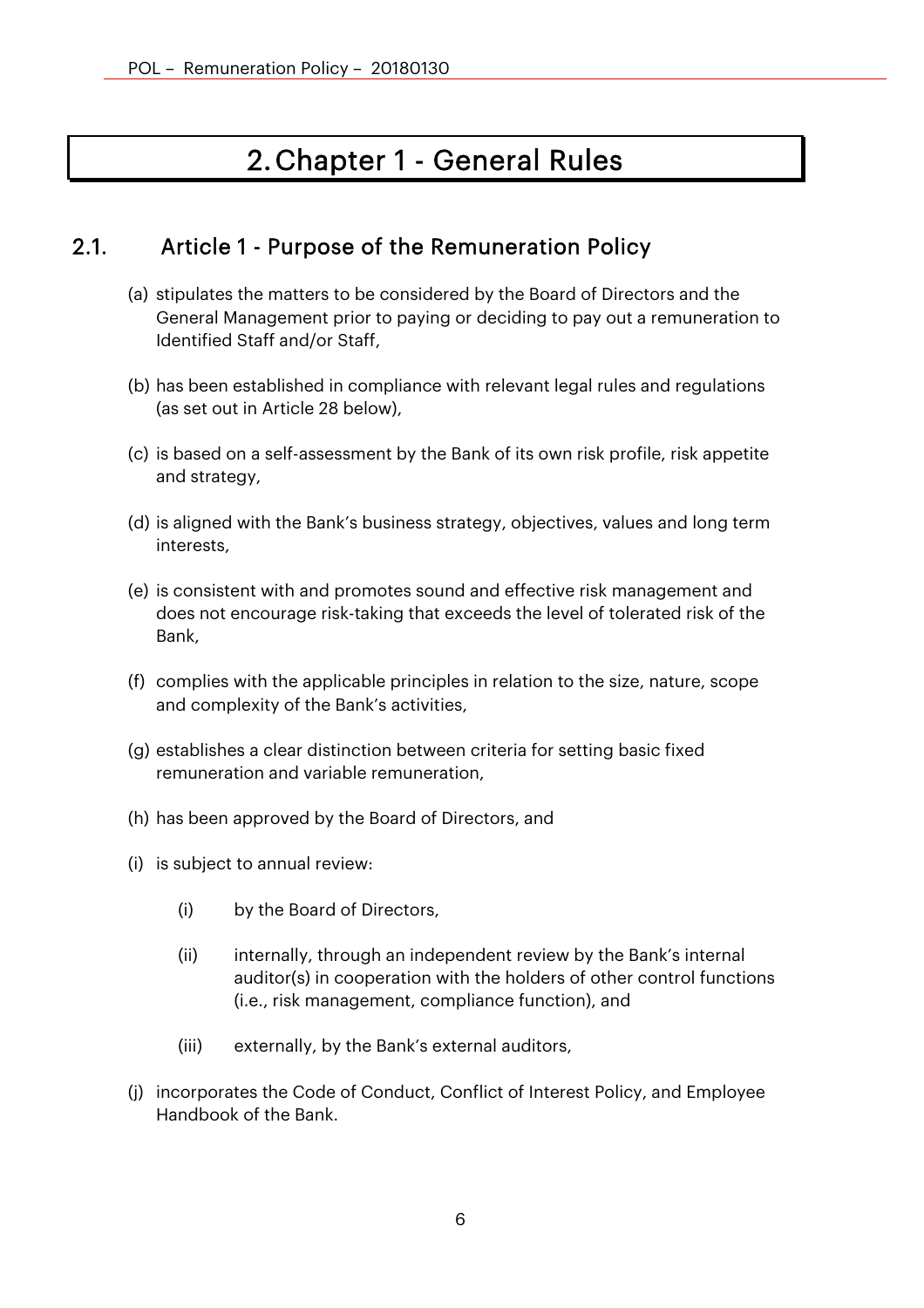## 2.2. Article 2 - Scope of the Remuneration Policy

This Remuneration Policy applies to all Identified Staff and all other Staff of the Bank.

## 2.3. Article 3 - Person(s) in Charge for the Remuneration Policy

3.1 The Board of Directors is responsible for approving the Remuneration Policy, supervising its implementation and reviewing it at least once per year.

3.2 The General Management is responsible for implementing the Remuneration Policy.

3.3 The Human Resources Department, on behalf of the Board of Directors (the Remuneration Committee if any), with the assistance of the Risk Management Department, the Compliance Department and the Legal Department, is responsible for preparing the Remuneration Policy and related procedures and for suggesting updates thereto (in compliance with applicable legal and regulatory rules).

# 2.4. Article 4 - Person(s) in charge for Remuneration

4.1 The Board of Directors is ultimately in charge of deciding the remuneration of the Directors, of the General Management and of the Staff.

4.2 The remuneration of the senior officers in the risk management, compliance functions and internal audit is directly overseen by the Remuneration Committee or, if such a committee has not been established, by the Board of Directors.

4.3 The Board of Directors has delegated the duty of determining the remuneration of both the other Identified Staff and the Staff to the General Management.

4.4 The General Management will report to the Board of Directors and to the Remuneration Committee (if any) once a year on the general evolution of the remuneration structure of the Bank

## 2.5. Article 5 - The Remuneration Committee

- 5.1 The Board of Directors:
- (a) must establish a Remuneration Committee if and to the extent that the proportionality principle is not applicable, and
- (b) may establish a Remuneration Committee, even if the proportionality principle applies, if and when it thinks fit.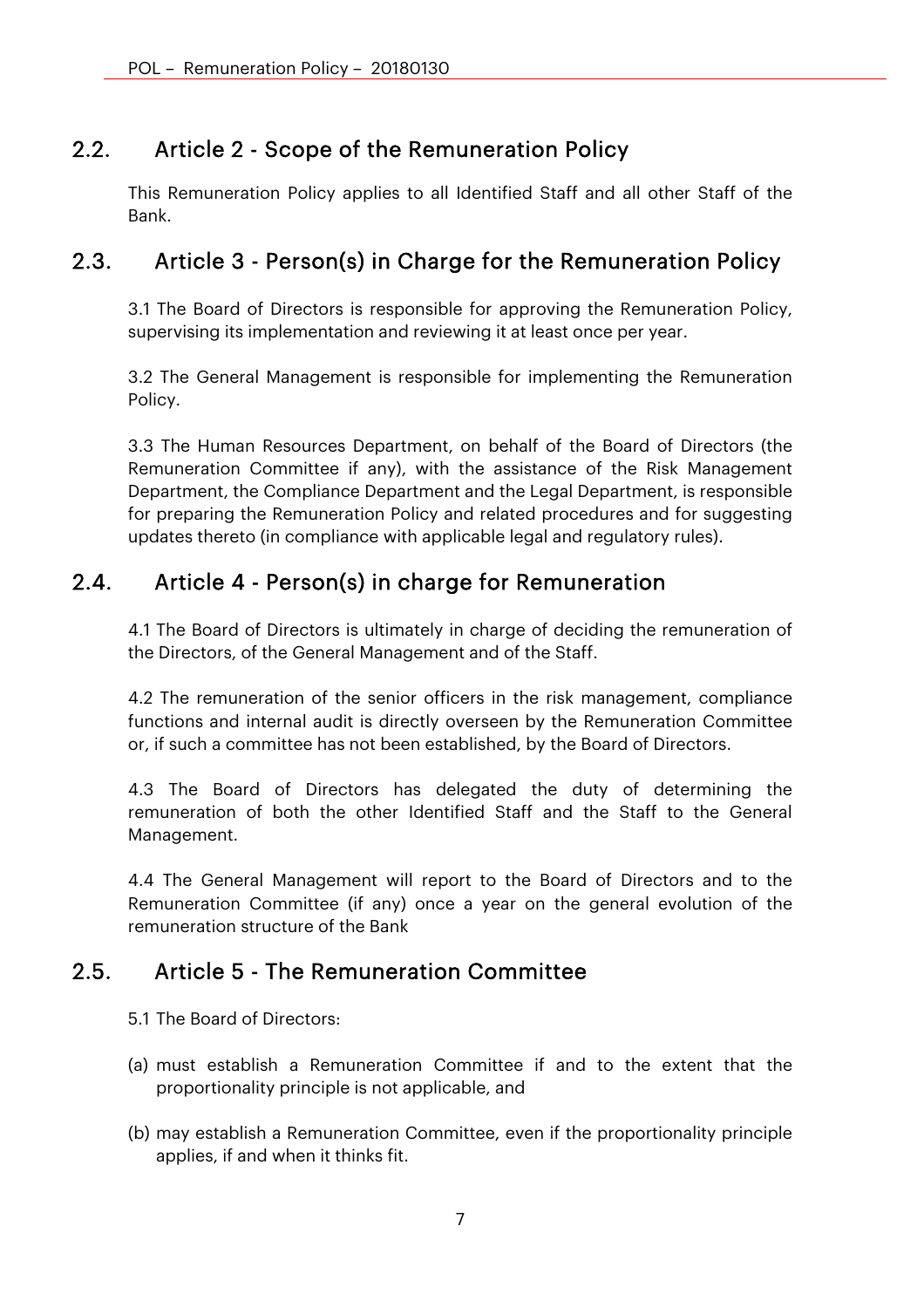Such Remuneration Committee needs to comply with the conditions set out in paragraphs 5.2 to 5.5 hereafter. Further details concerning the existence of a Remuneration Committee and, if it exists, its composition, are set out in Annex 7 hereto.

5.2 Members:

The Remuneration Committee shall be constituted in such a way as to enable it to exercise competent and independent judgment on remuneration policies and practices and the incentives created for managing the Bank's risk, capital and liquidity.

The chair and the members of the Remuneration Committee shall be members of the Board of Directors who:

- (a) are not part of the General Management,
- (b) do not perform any executive function, and
- (c) are not members of Staff.

If and to the extent that employee representation on the Board of Directors is required under applicable law, the Remuneration Committee shall include one or more employee representatives.

5.3 Competence and Decision-making:

The Remuneration Committee is responsible for the preparation of decisions regarding remuneration, including those which have implications for the risk and risk management of the Bank and which are to be taken by the Board of Directors.

When preparing its decisions, the Remuneration Committee shall take into account the long-term interests of shareholders, investors and other stakeholders in the Bank as well as the public interest.

#### 5.4 Meetings:

The Remuneration Committee will meet at least twice a year at the invitation of the secretary of the Committee and each time a member of the Committee deems it necessary.

The functions of the Remuneration Committee include, without being limitative:

- assisting the Board of Directors in the formulation of the Remuneration Policy and making suggestions to that effect;
- assisting the General Management in the implementation of the Remuneration policy;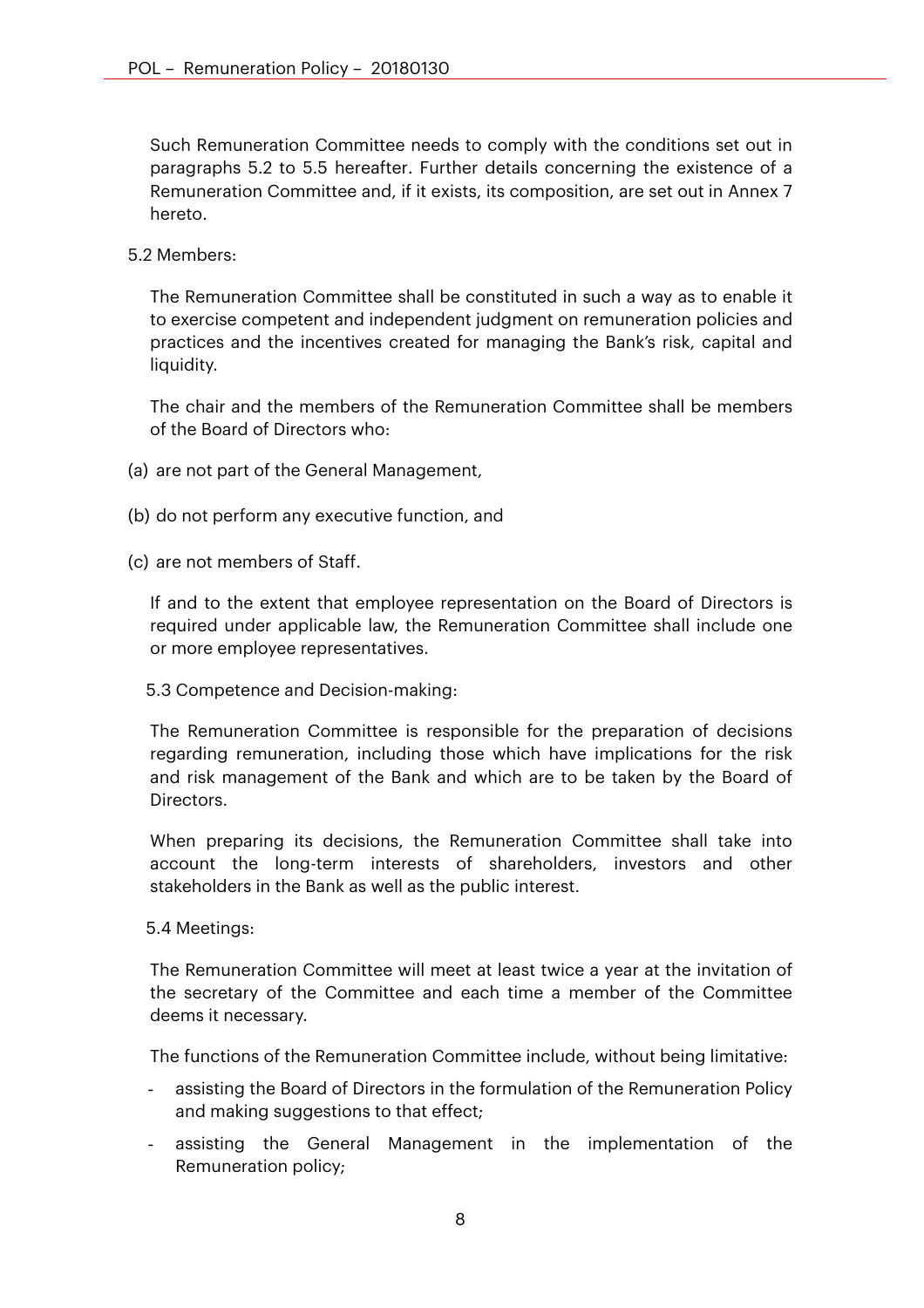- assisting the General Management in the issuance of the remuneration procedures and making suggestions to that effect;
- directly overseeing the remuneration of the officers in the risk management, compliance functions and internal audit;
- reviewing on an annual basis the Remuneration Policy and procedures and making suggestions in respect of additions to, revisions of, amendments to or abolishment of said policy and procedures;
- reviewing the report of the General Management in respect of the general evolution of the remuneration structure of the Bank;
- making suggestions to the Board of Directors and/or the General Management in respect of remuneration allocation;
- deciding which details in respect of the remuneration structure of the Bank are to be disclosed in the annual report of the Bank; and
- issuing on an annual basis a report to the Board of Directors.

At least half of the members of the Remuneration Committee need to be present for the meeting to take place.

It is not intended, unless the Board of Directors decides otherwise on a case by case basis, to make the minutes of the meetings of the Remuneration Committee public.

5.5 Secretary:

The Head of the Human Resources Department is the secretary of the Remuneration Committee. The secretary is in charge of:

- calling the meetings;
- making sure the necessary number of attendants has been reached;
- issuing and circulating the minutes of the meetings among the members;
- keeping the duly acknowledged minutes of the meetings; and
- preparing and making available on an annual basis the reports of the Remuneration Committee to the Board of Directors.

#### 2.6. Article 6 – Publication

6.1 Internal Publication:

The Human Resources Department will publish the Remuneration Policy to the Staff of the bank on the intranet of the Bank and is in charge of publishing (at least once a year) any revisions and amendments thereto. Also, the Human Resources Department will each time inform by email all the Staff members of the original publication and any revisions and amendments.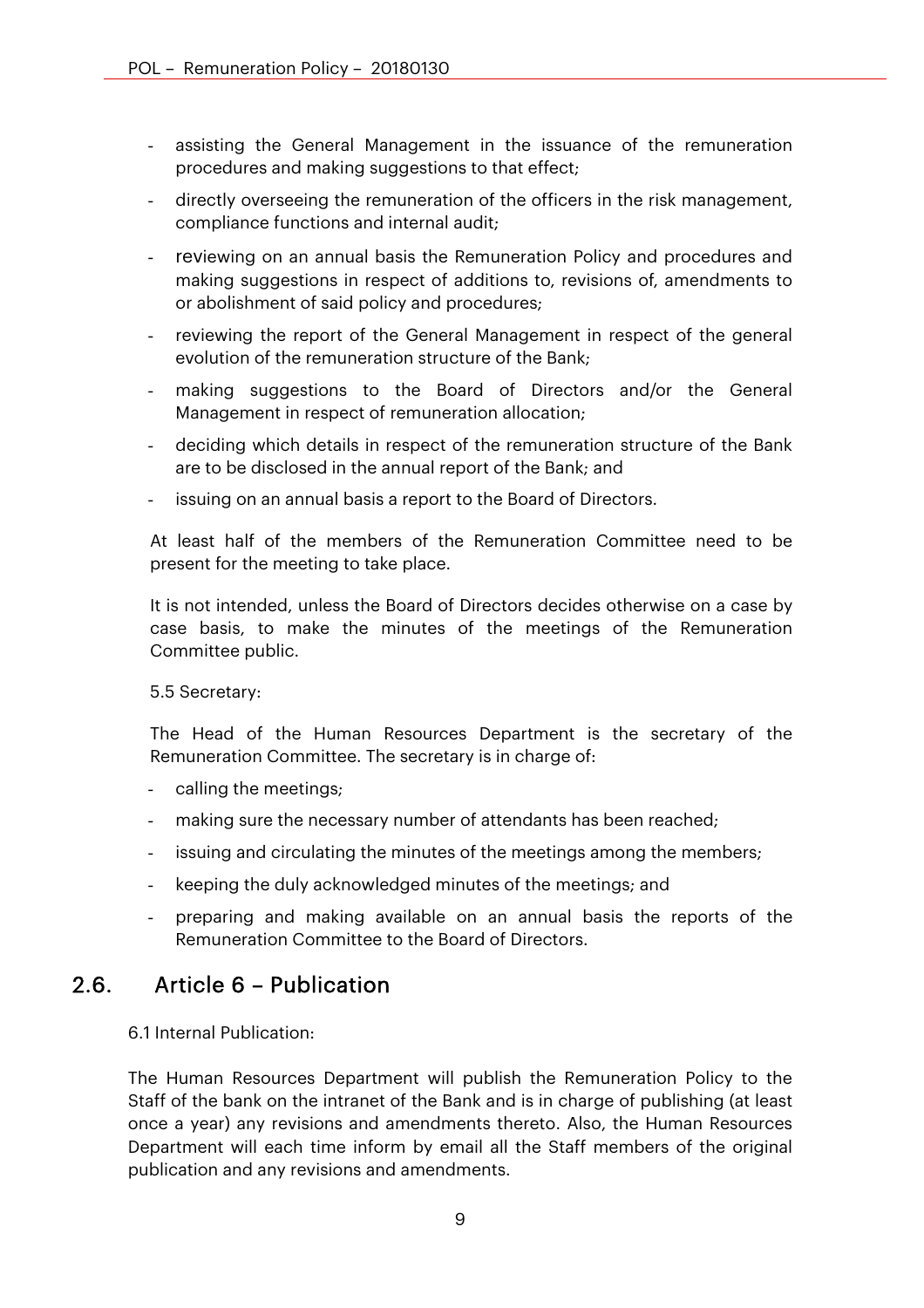#### 6.2 External Publication:

The Human Resources Department will publish relevant excerpts from this Remuneration Policy and statistic (as detailed hereafter) in the annual report of the Bank.

The relevant excerpts of the Remuneration Policy to be disclosed include:

- information concerning the decision-making process used for determining the Remuneration Policy as well as information about the composition and the mandate of the Remuneration Committee (if any), the external advisers (if any) whose services were used to establish the Remuneration Policy, and the role of the relevant stakeholders;
- information about the link between remuneration and performance;
- the salient features of the remuneration system, including information about the criteria used for performance measurement and risk adjustment (if any), deferral policy (if any) and vesting criteria (if any);
- information on the performance criteria on which the entitlement to shares, options or variable components of remuneration is based (if any);
- the main parameters and rationale for any variable component scheme and any other non-cash benefits (if any);
- aggregate quantitative information on remuneration, broken down by business area;
- aggregate quantitative information on remuneration, broken down by senior management and members of Staff whose actions have a material impact on the risk profile of the institution, indicating the following:
	- (i) the amounts of remuneration for the financial year, split into fixed and variable remuneration, and the number of beneficiaries;
	- (ii) the amounts and forms of variable remuneration, split into cash, shares, share-linked instruments and other types;
	- (iii) the amounts of outstanding deferred remuneration, split into vested and unvested portions;
	- (iv) the amounts of deferred remuneration awarded during the financial year, paid out and reduced through performance adjustments;
	- (v) new sign-on and severance payments made during the financial year, and the number of beneficiaries of such payments; and
	- (vi) the amounts of severance payments awarded during the financial year, number of beneficiaries and highest such award to a single person; and
- the number of individuals being remunerated EUR 1 million or more per financial year, for remuneration between EUR 1 million and EUR 5 million broken down into pay bands of EUR 500 000 and for remuneration of EUR 5 million and above broken down into pay bands of EUR 1 million.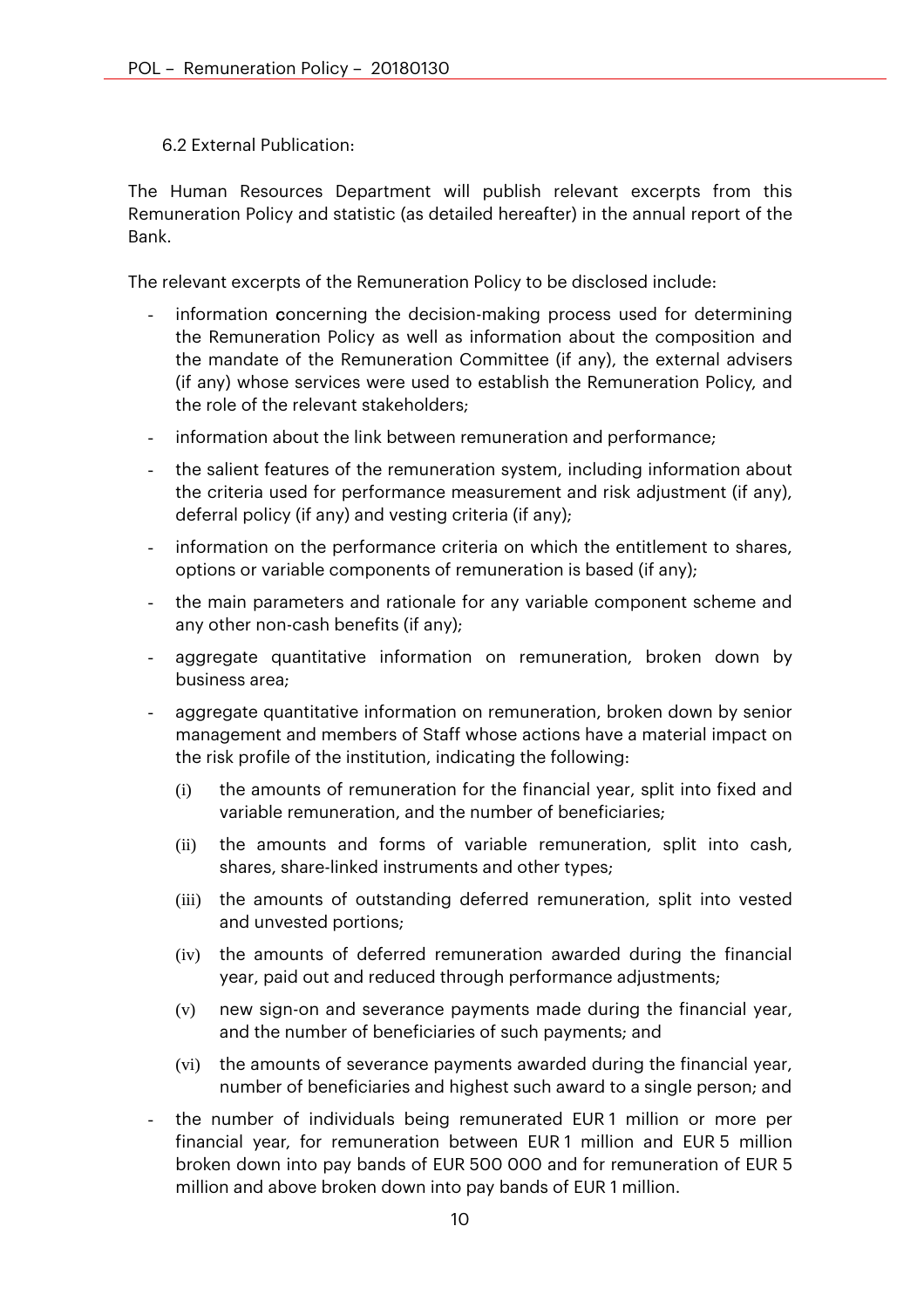# 2.7. Article 7 - Entry into force

This Remuneration Policy entered into force on 18 June 2010. Any subsequent amendment of the Remuneration Policy will enter into force on the day of its approval by the Board of Directors of the Bank in accordance with the provisions of Article 8 hereafter.

## 2.8. Article 8 - Additions, Amendments and Abolishment

8.1 Additions, revisions, amendments and abolishment of this Remuneration Policy are to be approved by the Board of Directors, upon suggestion of the Remuneration Committee (if any), the General Management or upon their own initiative.

8.2 The Remuneration Committee (or if such does not exist, the General Management), may decide minor revisions, such as changes of sentences, expressions, and name of department based on the Deliberation and Reporting Items with Investor Services Business Division of MUTB, subject such changes are approved at the next Board of Directors meeting.

8.3 The General Management, with the assistance of the Remuneration Committee (if any), is responsible for issuing the procedures (if necessary) requested in this Remuneration Policy. Such procedures have to be approved by the Board of Directors prior to entry into force.

8.4 The Board of Directors, the Remuneration Committee (if any) and the General Management is authorized, but not under a duty of, requesting the external auditor's opinion or *nihil obstat* to any matter in relation with this Remuneration Policy and related procedures.

8.5 Track of any revision or amendment to the policy and related procedures, as well as the minutes of the meetings of the Remuneration Committee (if any) will be kept by Human Resources Department.

## 2.9. Article 9 - Staff delegation

9.1 If and to the extent required, in accordance with applicable legal provisions (including the Labor Code), this policy and any changes and amendments thereof will be delivered to the Staff delegation for information.

9.2 The Human Resources Department is in charge of transmitting such information.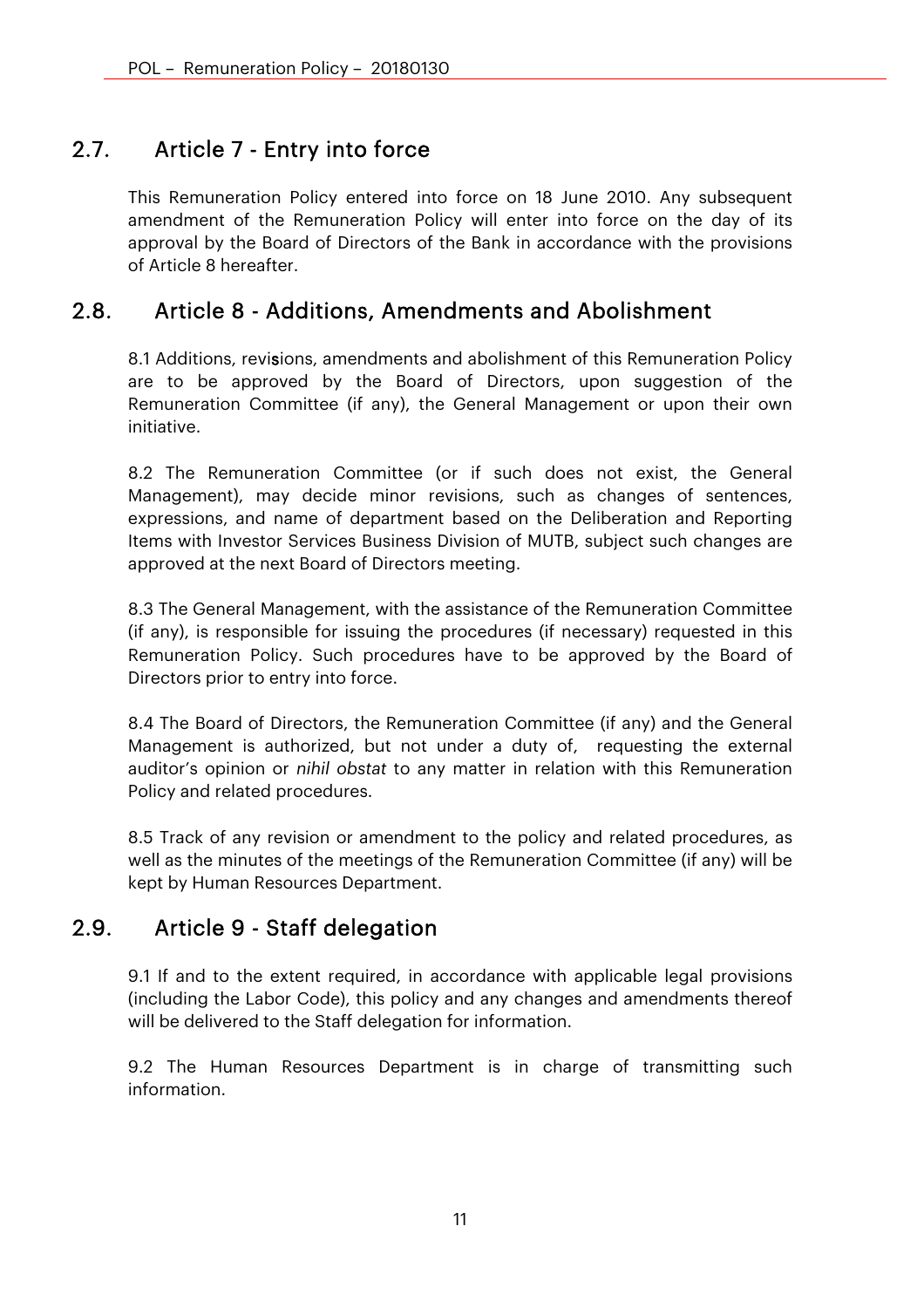## 2.10. Article 10 - Independent internal review

10.1 The implementation of the Remuneration Policy is, at least annually, subject to central and independent internal review for compliance with policies and procedures for remuneration adopted by the Board of Directors.

10.2 This review is conducted by the Bank's internal auditor(s) in cooperation with the holders of the risk management and compliance control functions. Other relevant corporate functions (ie, human resources, legal will also be involved in reviewing the Remuneration Policy as appropriate.

10.3 The result of this internal review is reported to the General Management, to the Board of Directors and to the Remuneration Committee (if any) on an annual basis. Copies of such reports have to be kept.

# 3.Chapter 2 - Categories of Staff

## 3.1. Article 11 - Staff Categorization

11.1 For the purposes of this Remuneration Policy, a distinction is made between the following categories of persons.

#### 3.1.1. Identified Staff:

Identified Staff are persons whose professional activities have by definition or by reason of the activity exercised a material impact on the Bank's risk profile.

The persons (set out in Annex 3.) are categorized as "Identified Staff" by using the criteria defined in applicable law and regulations (as set out in Annex 2.).

No other person exercising a significant influence on the risk taken by the Bank has been identified.

#### 3.1.2. All other Staff:

Anyone not belonging to one of the categories mentioned under Annex 2.

11.2 The Board of Directors, the Remuneration Committee (if any) and the General Management will review the criteria of Identified Staff and execute the process of identifying Staff whose professional activities have a material impact on the Bank's risk profile at least once a year or anytime when the Bank has the change of its organization.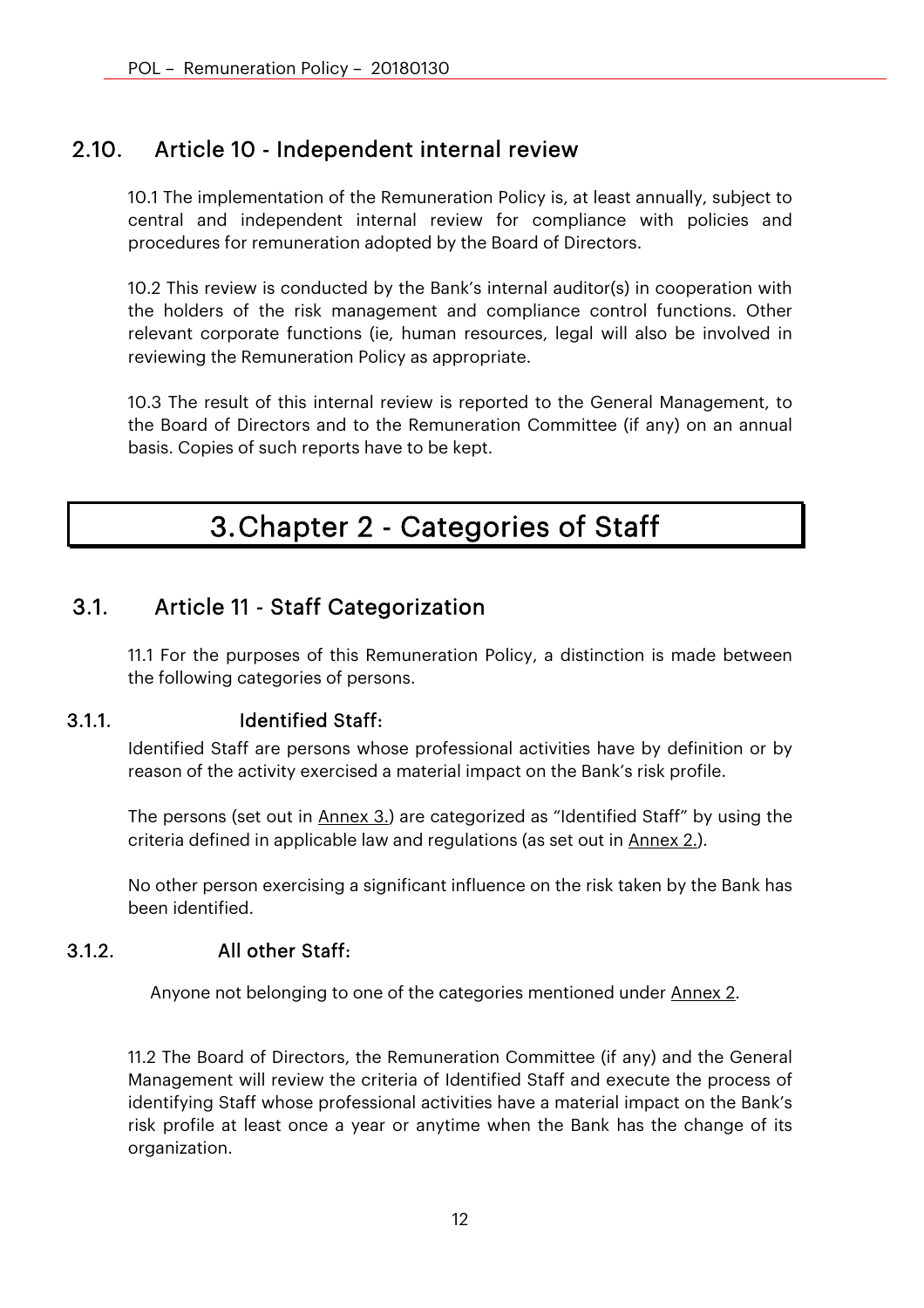# 4. Chapter 3 - Proportionality and Neutralization

# 4.1. Article 12 - Principle of proportionality

12.1 The Bank has established and applies its Remuneration Policy in a manner and to the extent that is appropriate to its size, internal organization and the nature, scope and complexity of its activities.

The Bank's activities in Luxembourg consist mainly in the global custody of securities and fund administration, whereas the ones in Dublin consist in the provision of depositary services, all other activities being ancillary to this core business.

Given the small size of the Bank, the strict and consequent implementation of the four eyes principle in its internal organization schemes and the type of business it exercises in Luxembourg, the Banks considers that its business model does not entail any high or medium risk operations. Indeed, all the activities are related to client operations with a low or inexistent risk on the Bank's side and even the treasury operations performed by the Bank are limited to the execution of client orders and the placement of the *nostro* account balances at the end of the day and of the Bank's own capital and expenses.

12.2 Based on this assessment (as set out in Articles 12.1 above) in accordance with the qualitative and quantitative criteria set out by CSSF circular 11/505, the Bank chooses to apply the proportionality principle as long as it is entitled to do so under applicable legal and regulatory rules. Reference is also made to Annex 4.

12.3 If and as long as the Bank applies the proportionality principle, the Bank will apply the neutralization in Article 13.

12.4 However, if the Bank can no longer apply the proportionality principle on an institutional basis in accordance with applicable legal and regulatory rules, (a) the Board of Directors will review the Remuneration Policy and amend it, if and to the extent necessary,, and (b) the Bank will assess whether it can apply the proportionality principle among risk takers whose impact on the Bank's risk profile is deemed minor.

12.5 For the purposes of paragraph 12.4 above and pursuant to applicable legal and regulatory rules, the Bank may reasonably consider persons whose annual variable remuneration does not exceed EUR 100,000 as risk takers whose impact on the Bank's risk profile is minor. If the Bank were to apply the proportionality principle among risk takers, it would only do so for persons who receive annual variable remuneration not exceeding EUR 100,000.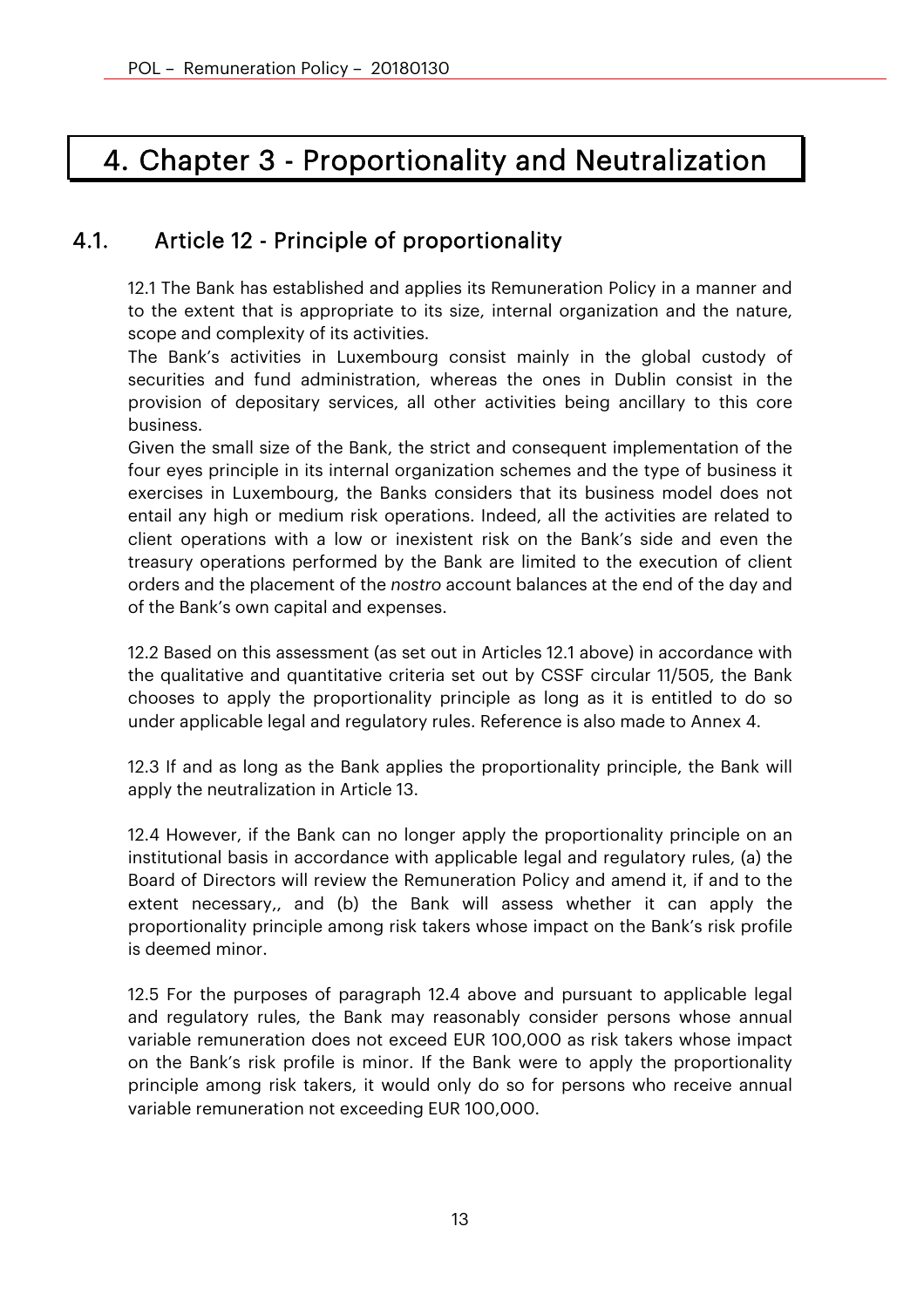## 4.2. Article 13 – Neutralization

13.1 As long as the Bank applies the proportionality principle on an institutional basis (as stated in Article 12.3. above), the following requirements under applicable legal and regulatory rules shall be neutralized:

- (a) Establishment of Remuneration committee;
- (b) Deferral of part of the variable remuneration;
- (c) Pay-out of part of the variable remuneration in instruments;
- (d) Retention policy; and

(e) Ex post incorporation of risk for the variable remuneration (malus or clawback).

13.2 If the Bank can no longer apply the proportionality principle on an institutional basis, the Bank will apply the proportionality principle among risk takers to the extent permitted by applicable legal and regulatory rules and continue to apply the neutralizations specified in points (b) to (e) of Article 13.1 above.

13.3 If the Bank can no longer apply the proportionality principle on either the institutional or the risk taker level, then the Bank will no longer apply any neutralizations and will amend the Remuneration Policy accordingly.

# 5.Chapter 4 - Fixed Remuneration

#### 5.1. Article 14 - Definition of Fixed Remuneration

14.1 A fixed remuneration is any remuneration which (a) is non-discretionary and reflects relevant professional experience and organizational responsibility as set out in an Identified Staff member or Staff member's job description as part of their terms of employment, (b) does not provide an incentive for risk assumption, and (c) is paid out without consideration of any performance criteria.

14.2 A fixed remuneration may consist of:

- (a) a recurrent, generally monthly payment to a member of the Bank's Identified Staff or Staff that is made upon the basis of an employment contract;
- (b) a 13th month payment;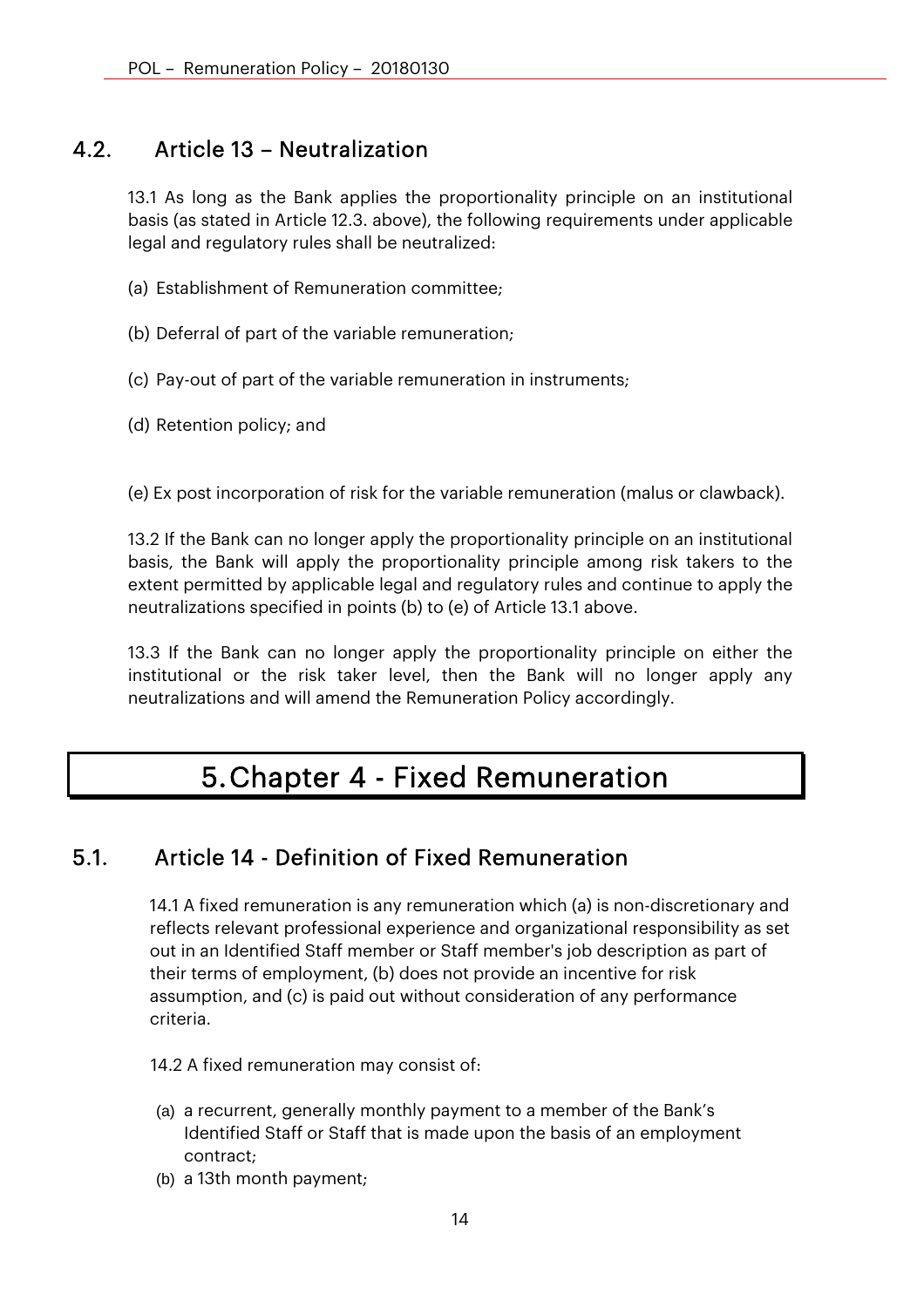- (c) payments or benefits that are predetermined, transparent to Staff, permanent available up to the same amount to all Staff or to a particular group of Staff, irrespectively of the performance of the Staff or of the department in which the Staff is working (a list of available benefits are set out in Annex 5).
- 14.2Remuneration of overtime, nighttime or of working time on holidays or Sundays is not related to performance criteria and is considered to be a part of the fixed remuneration.

## 5.2. Article 15 – Beneficiaries

15.1 The fixed remuneration of Identified Staff or Staff members, as set out hereafter, is decided in compliance with this Remuneration Policy.

(a) the Board of Directors

The members of the Board of Directors who are not part of the Group, the Non-Group Directors, receive a fixed remuneration in the form of:

- (i) a fixed annual fee in consideration for performing their duties as Non-Executive Directors of the Bank, and
- (ii) a fixed fee per meeting in consideration for attending the meetings of the Board of Directors and any committee of which they are part.

The Directors of the Bank who are also members of the General Management receive a fixed remuneration in accordance with the provisions of clause (b) hereafter.

Members of the Board of Directors who are neither Non-Group Directors, nor members of the General Management, are not paid any fixed remuneration by reason of their directorial functions at the Bank.

(b) the General Management

The fixed remuneration of the members of the General Management is determined by the Board of Directors.

Members of the General Management who are also members of the Board of Directors are prohibited from attending board meetings discussing and deciding the General Management's remuneration.

The fixed remuneration of the members of the General Management who are expatriates, is proposed by the Group company and MUTB as shareholder of the Bank. The Board of Directors approves it annually.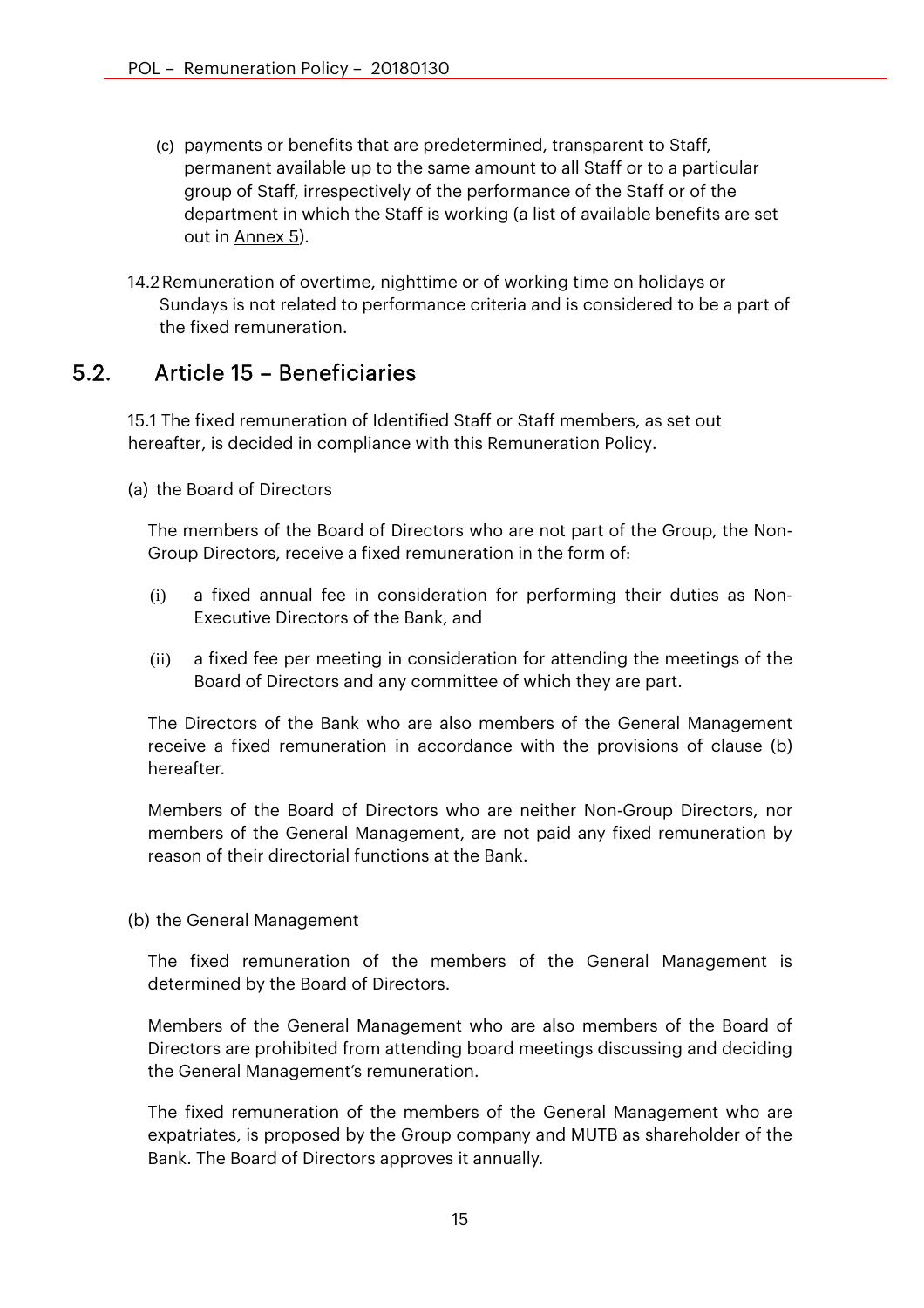(c) the other Identified Staff and Staff

The fixed remuneration of the senior officers in the risk management, compliance functions and internal audit is directly overseen by the Remuneration Committee or, if such a committee has not been established, by the Board of Directors. The fixed remuneration of the other Staff is determined by the General Management.

There are four categories of Staff who receive a fixed remuneration:

- *(a) Staff under the Collective Convention*: Most of the Staff is hired under the Collective Convention. The amount of the remuneration is fixed by the Collective Convention on the basis of salary groups determined by (i) the level of education, (ii) the actual duties performed, and (iii) the seniority of each employee hired under the Collective Convention. Further details may be found in the Collective Convention.
- *(b) Staff outside of the scope of the Collective Convention*: Certain Staff holding a managerial position (as specified in Art. L. 162-8 of the Labor Code) may under certain conditions be outside of the scope of the Collective Convention. The fixed remuneration of such Staff is determined in their employment contract.
- *(c) Bank apprentices whose status is governed by Art. L. 111-1 et seq. of the Labor Code*.
- *(d) Trainees and other short term employees who are not subject to Art. L. 111-1 et seq. of the Labor Code*.

15.2 Not all categories of Staff may be present at the Bank at all times.

#### 5.3. Article 16 – Changes

16.1 Any increase to the fixed remuneration is based upon:

- (a) the Collective Convention (for Staff within the scope of the Collective Convention), and/or
- (b) the discretionary opinion of the person(s) in charge of the remuneration pursuant to Article 4 of the Remuneration Policy.

16.2 A decrease of the fixed remuneration is only possible if certain legal formal requirements are met (in accordance with the applicable provisions of the Labor Code).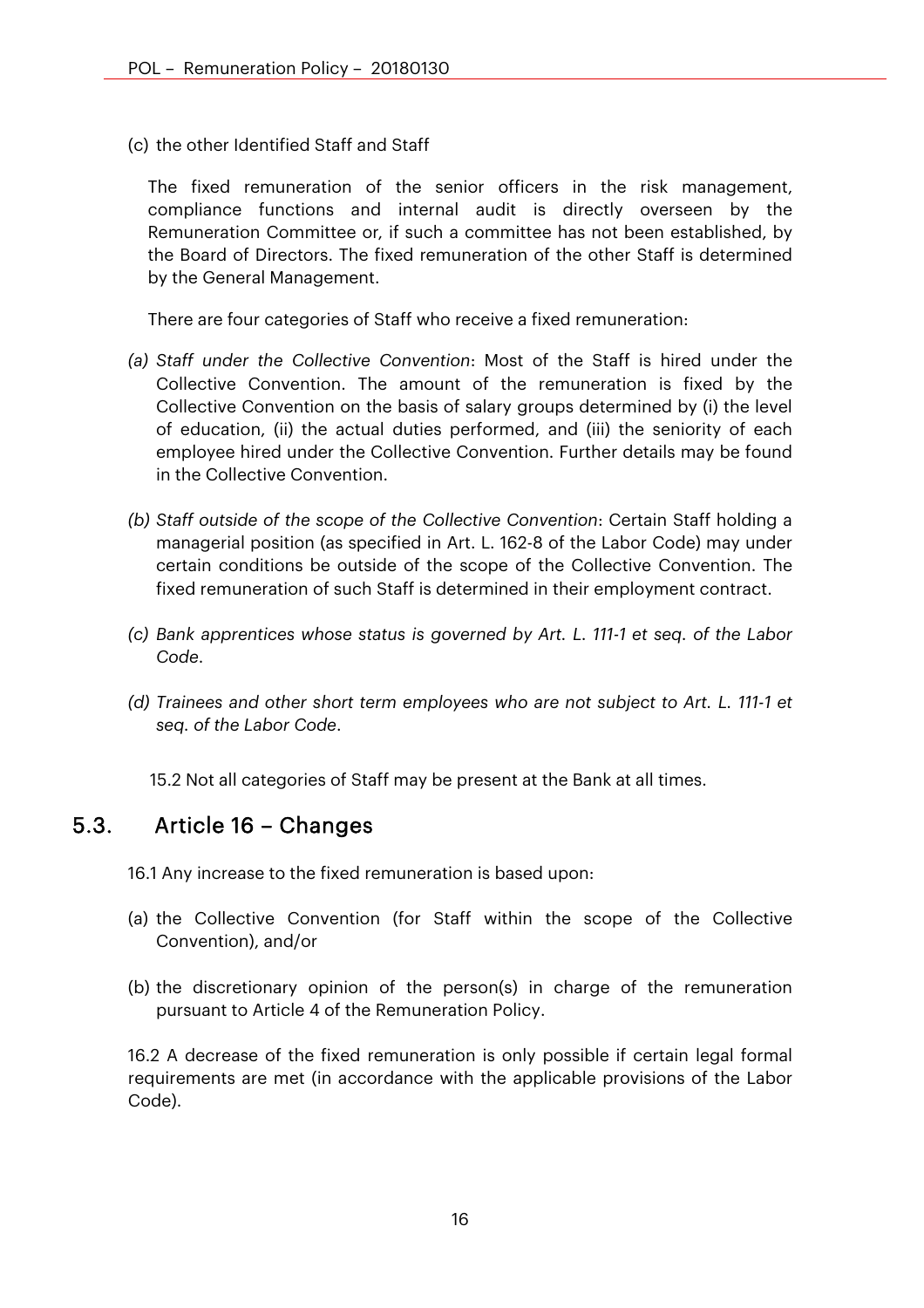## 5.4. Article 17 - Payment Date of the Fixed Remuneration

Payment dates of the Fixed Remuneration is on the 25<sup>th</sup> day of each month, or if such day is not a day on which banks are open for business in Luxembourg, on the immediately preceding business day. Part of the Fixed Remuneration of Expatriate is paid out in Japan on different dates.

## 5.5. Article 18 - Department in charge of the payment of the Fixed Remuneration

The Human Resources Department is in charge for the payment of the Fixed Remuneration.

# 6.Chapter 5 - Variable Remuneration

#### 6.1. Article 19 - Definition of the variable remuneration

19.1 A variable remuneration is any remuneration which (a) reflects a sustainable and risk adjusted performance as well as performance in excess of that required to fulfill an Identified Staff member or Staff member's job description as part of their terms of employment, and (b) subject to the provisions of Article 22 hereafter, is awarded on a discretionary basis on the basis of the performance of the receiver, the receiver's business unit, the Bank and/or the Group (hereinafter a "Variable Remuneration").

19.2 A Variable Remuneration can only be paid by the Bank to its employees if the following conditions are fulfilled:

- (a) the total variable remuneration to be paid by the Bank does not limit the Bank's ability to strengthen its capital base; and
- (b) the variable remuneration, including any deferred portion, is paid or vests only if it is (i) sustainable according to the financial situation of the Bank as a whole, and (ii) justified on the basis of the performance of the Bank as well as the individual and the business unit concerned.

19.3 The decision of allocation of a Variable Remuneration to the Bank's employees lies with the Board of Directors.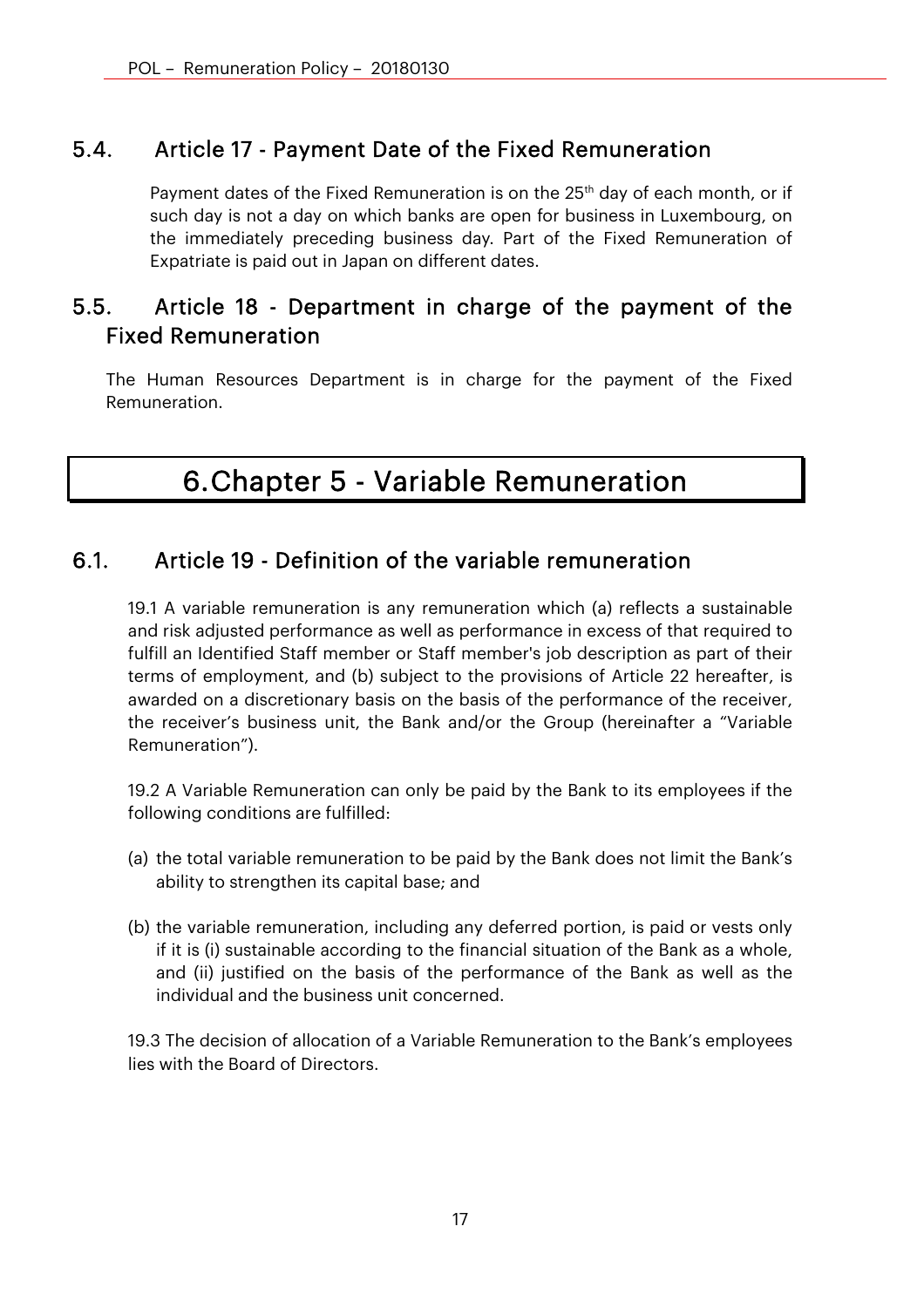## 6.2. Article 20 - Beneficiaries

The variable remuneration of Identified Staff or Staff members, as set out hereafter, is decided in compliance with this Remuneration Policy.

(a) the Board of Directors (Non Executive Directors)

The members of the Board of Directors who are not members of the General Management (Non Executive Directors) are not paid any Variable Remuneration by reason of their directorial functions at the Bank.

(b) the General Management

The Variable Remuneration of the members of the General Management is determined by the Board of Directors.

Members of the General Management that are also members of the Board of Directors are prohibited from attending board meetings discussing and deciding the General Management's remuneration.

The Variable Remuneration paid to the General Management that are expatriate is proposed by the Group company and MUTB as shareholder of the Bank. The Board of Directors approves it and can require the repayment of all or part of the Variable Remuneration that has been paid out already if the amount proposed by the Group company is not appropriate.

(a) other Identified Staff

The Variable remuneration of the senior officers in the risk management, compliance functions and internal audit is directly overseen by the Remuneration Committee or, if such a committee has not been established, by the Board of Directors.

The Variable Remuneration paid to other Identified Staff is determined by the Remuneration Committee (if any) or the General Management. The Board of Directors oversees it. In case it is determined by the Remuneration Committee, any Identified Staff member who is a member of the Remuneration Committee is prohibited from attending the meetings discussing and deciding their respective remuneration.

(b) Staff members

The Variable Remuneration paid to Staff members is determined by the General Management. The General Management will report to the Board of Directors and to the Remuneration Committee (if any) once a year on the general evolution of the remuneration structure of the Bank.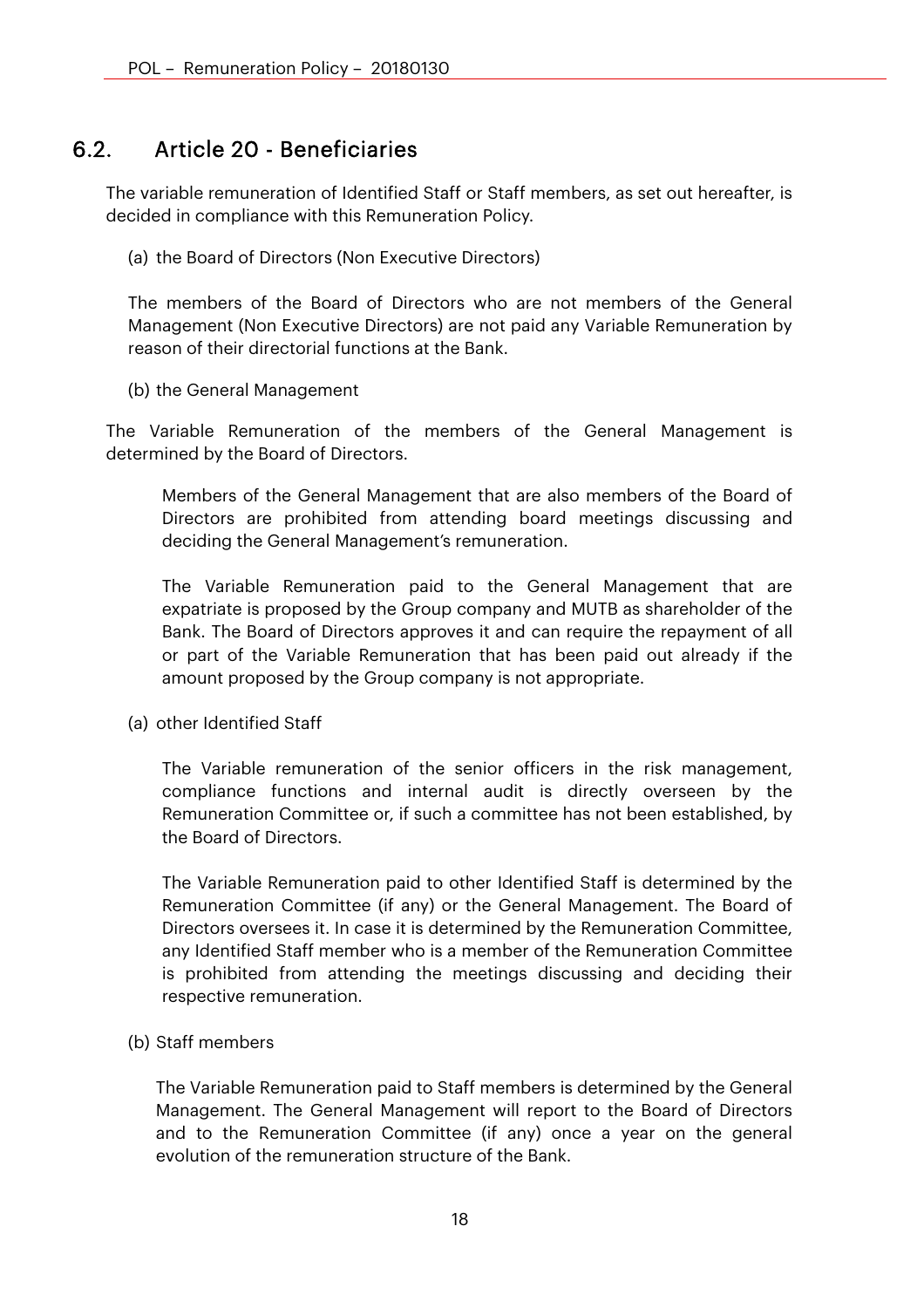(c) Beneficiaries' undertaking

All Identified Staff members and Staff members are required to undertake not to use personal hedging strategies or remuneration- and liability-related insurance to undermine the risk alignment effects embedded in their remuneration arrangements.

#### 6.3. Article 21 - Form of a Variable Remuneration

21.1 Variable Remunerations (if any) is paid out by the Bank without differentiating between Identified Staff members and other Staff members with respect to the form of the Variable Remuneration; only the criteria of allocation may differ (in accordance with Article 23 hereafter).

21.2 The Bank has no intention to pay Variable Remuneration in any form other than bonuses in cash (*e.g.*, in the form of financial instruments) for as long the proportionality principle applies in accordance with the provisions of Article 12.

21.3 In case any of the facts detailed in this Article 21 changes, this Remuneration Policy will be amended.

## 6.4. Article 22 - Determination of a Variable Remuneration in a contract

22.1 In principle, Variable Remuneration cannot be fixed in the employment contract.

22.2 As an exceptional measure, and in order to help in the recruitment of experienced persons, a "welcome bonus" may be fixed in the employment contract, but such is only permitted (i) for the first year of employment and (ii) if the Bank has a sound and strong capital base.

22.3 When there are special circumstances (e.g. restructuring of business, merger or acquisition, wind-down) indicating that an employee may be considering resignation and such an action would result in an undesirable loss to the ability of the business to function at optimum levels, a "Retention Bonus" may be fixed in the employment contract. The Retention Bonus is not awarded to merely compensate for performance related remuneration not paid due to insufficient performance or the Bank's financial situation. The retention period can be up to 2 years. The Retention Bonus is awarded after the retention period ends or the retention condition is met.

22.4 So called "golden parachute" (additional remuneration related to departure), are not permitted.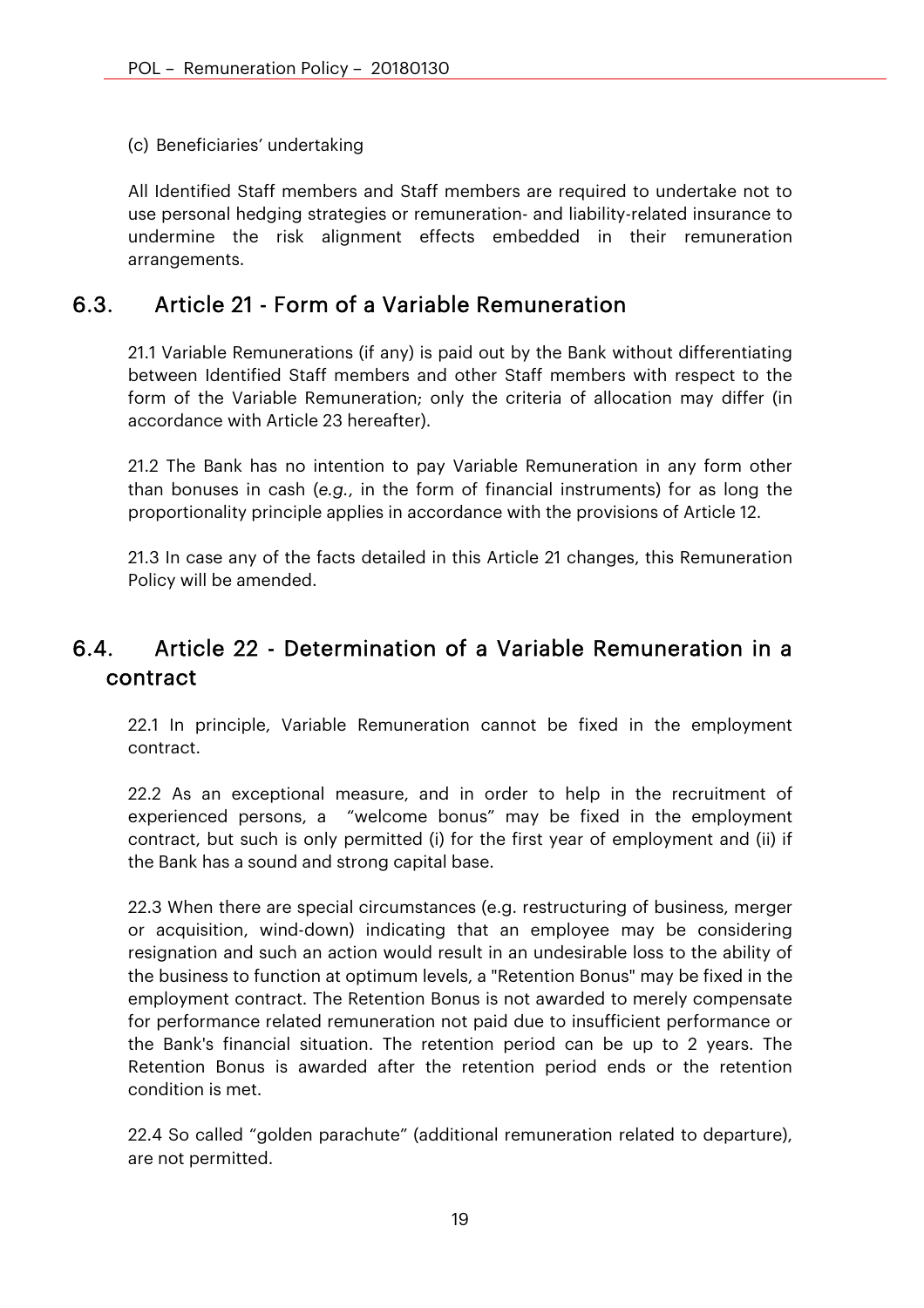22.5 Severance payment is not a Variable Remuneration fixed in a contract. It may be paid only in line with mandatory requirements under national law or following a decision of a court. It may, under no circumstances, reward failure to perform of any kind. It should be considered as variable remuneration but should not be taken into account for the purpose of the calculation of the ratio between fixed and variable remuneration. The Bank does not have any other type of severance payment.

# 6.5. Article 23 - Criteria for the allocation of a Variable Remuneration

If and to the extent that the Variable Remuneration is performance related:

- (a) it is based on a combination of the assessment of the performance of the person and of the business unit concerned as well as of the overall results of the Bank (and/or the Group),
- (b) the assessment of the performance of Identified Staff is set in a multi-year framework in order to ensure that the assessment process is based on longerterm performance, and
- (c) when assessing individual performance, both financial and non-financial criteria are taken into account.

23.2 The quantitative and qualitative criteria for the performance assessment on the basis of which Variable Remuneration is awarded, the weightings assigned to each of these criteria, and the guidelines for their application as well as an appraisal template are set out in Annex 6.

## 6.6. Article 24 - Conditions of payment of a Variable Remuneration

24.1 Variable Remuneration will be paid out subject to the following terms and conditions:

#### B1. Cash Payment

The Variable Remuneration is paid in cash only as long as the proportionality principle applies in accordance with the provisions of Article 12.

#### B2. No Deferral of payment

The Bank has no intention to defer the payment of Variable Remuneration for as long the proportionality principle applies in accordance with the provisions of Article 12.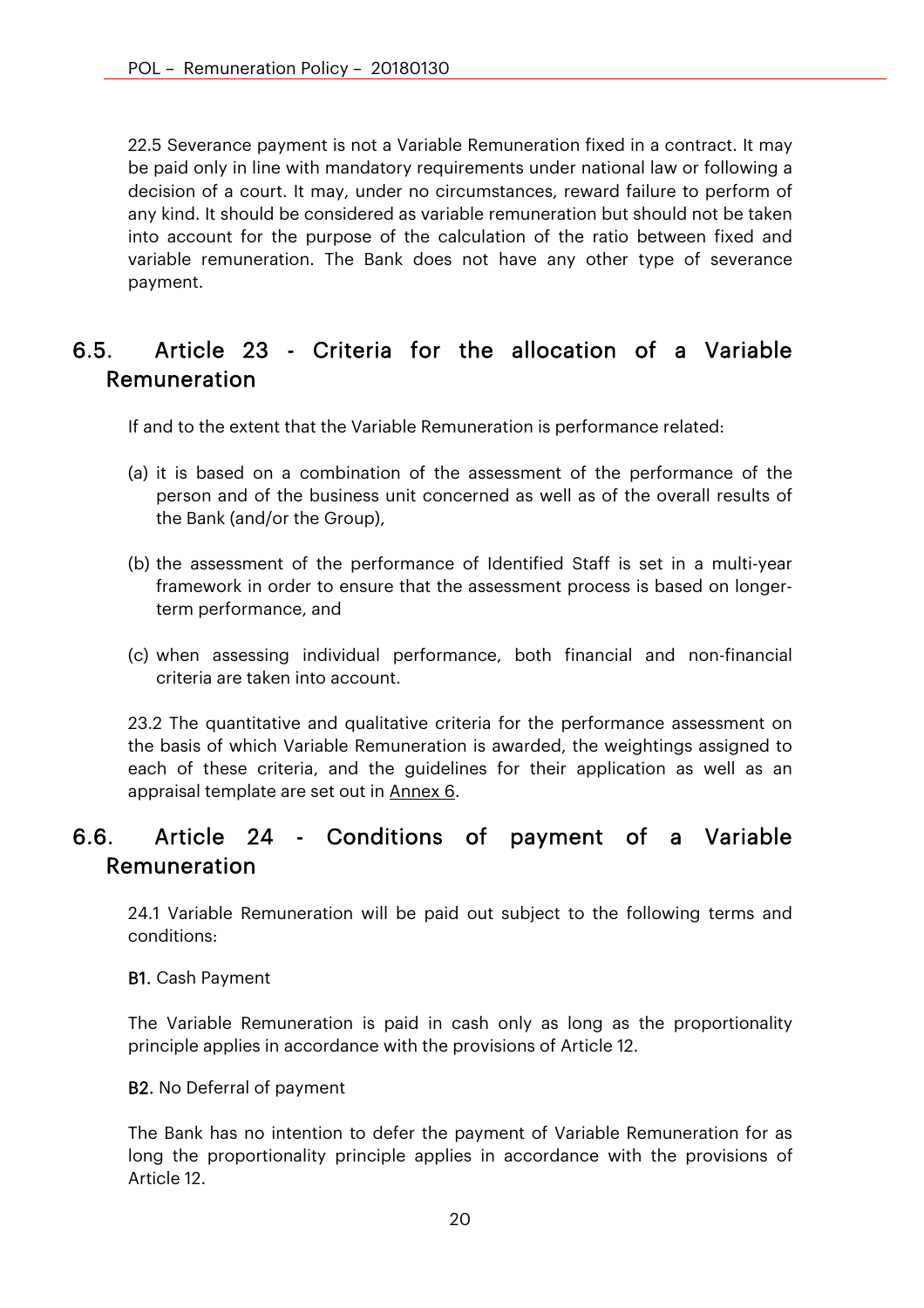#### B3. Clawback

The Board of Directors and/or General Management (as the case may be) is authorized to require the repayment of all or part of the Variable Remuneration that has been paid out already, during a period of 3 years from the date of payment of the Variable Remuneration, where a Staff member:

- (i) participated in or was responsible for fraud or other conduct with intent or severe negligence which resulted in significant losses to the Bank; or
- (ii) failed to meet appropriate standards of fitness and propriety.

The Bank will base any clawback decisions on the following considerations:

- (a) evidence of misconduct or serious error by the Identified Staff member (*eg*, breach of code of conduct and other internal rules, especially concerning risks);
- (b) whether the Bank and/or the business unit subsequently suffered a significant downturn in its financial performance (*eg*, specific business indicators);
- (c) whether the Bank and/or the business unit in which the Identified Staff member works suffered a significant failure of risk management;
- (d) significant increases in the Bank's or business unit's economic or regulatory capital base;
- (e) any regulatory sanctions where the conduct of the Identified Staff member contributed to the sanction.
- (f) Any such a decision has to be communicated to the person concerned in writing.

24.2 The Bank is not authorized to enter into an employment contract that specifically excludes or voids any of the above terms and conditions B1. to B3.

24.3 Subject to the conditions set out in points B1. to B3. above, in case of termination of the employment contract for any reason whatsoever, any unpaid portion of a Variable Remuneration is to be paid out with the last salary due.

24.4 In case any of the facts detailed in this Article 24 changes, this Remuneration Policy will be amended.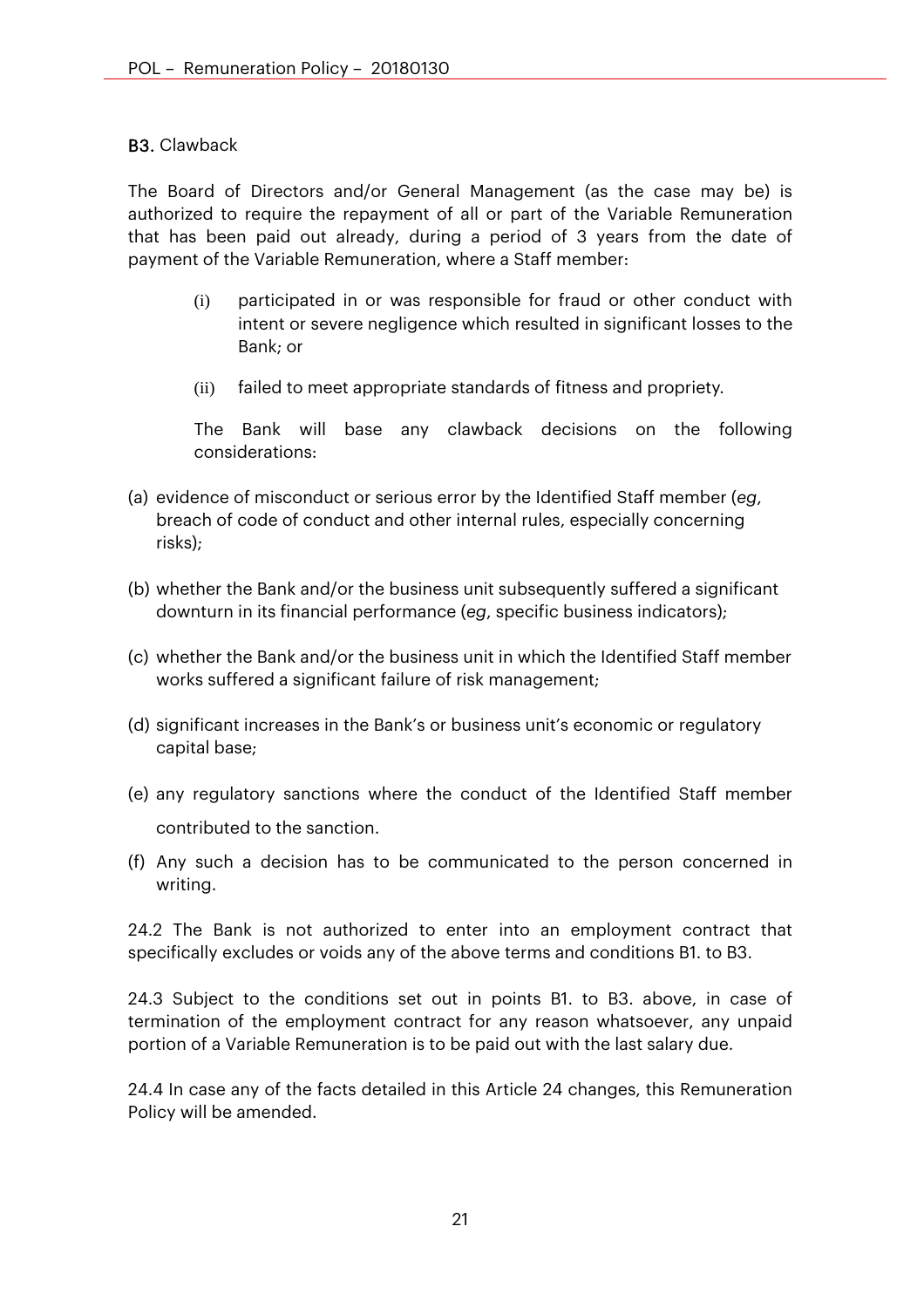## 6.7. Article 25 - Payment Date of the Variable Remuneration

25.1 Payment date of the Variable Remuneration, or a part thereof, except in cases in which such is fixed contractually, is situated on a day of the month of February or March of the next following year to which it relates. Payment date of the Variable Remuneration for Expatriate Staff is determined by the Group company and MUTB as shareholder of the Bank.

25.2 The General Management will announce the payment day each year in advance to the Staff.

25.3 The Board of Directors and/or General Management may decide to fix a different date for the payment of the Variable Remuneration amount or part of the Variable Remuneration amount.

## 6.8. Article 26 - Department in charge of the payment of the Variable Remuneration

Human Resources Department is in charge for the pay-out of the Variable Remuneration.

## 6.9. Article 27 - Balance between fixed and variable remuneration

27.1 The Bank ensures that the fixed and variable components of total remuneration are appropriately balanced and the fixed component represents a sufficiently high proportion of the total remuneration to allow the operation of a fully flexible policy on variable remuneration components, including the possibility to pay no variable remuneration component.

27.2 Variable Remunerations (if any) is paid out by the Bank:

- (a) normally in a range between 0 % and 50% of an Identified Staff or a Staff member's total fixed annual remuneration and not exceeding 100 % of such total fixed annual remuneration, and
- (b) exceptionally in excess of 100% of an Identified Staff 's total fixed annual remuneration but never exceeding 200 % of such total fixed annual remuneration, in which case the procedure detailed in paragraph 27.3 below must be followed.

27.3 The Bank's shareholders may approve a higher maximum level of the ratio between the fixed and variable components of remuneration provided the overall level of the variable component shall not exceed 200% of the fixed component of the total remuneration for each individual. Any such approval of a higher ratio shall comply with the following procedure: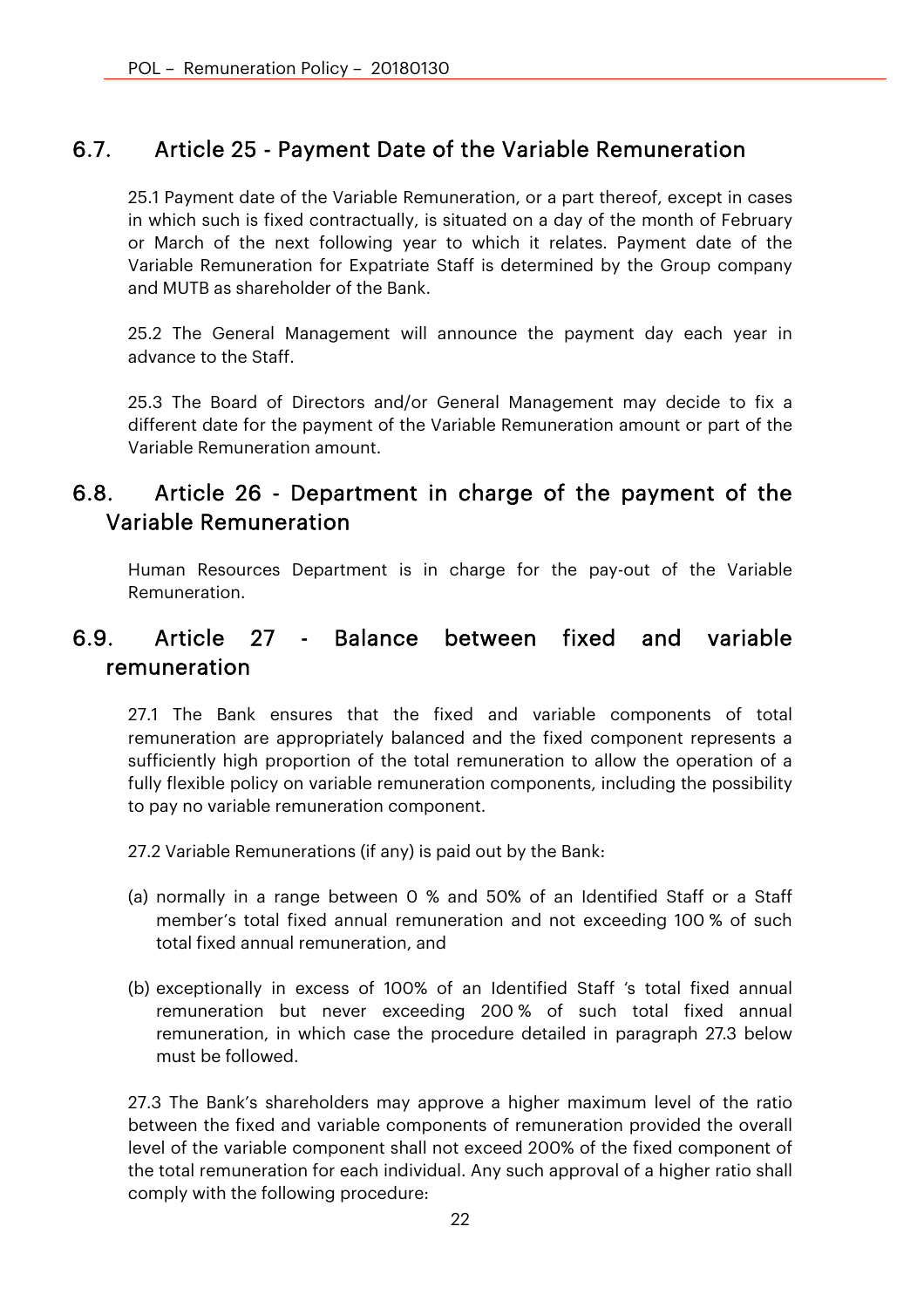(a) the Bank's shareholders shall act upon a detailed recommendation by the Board of Directors giving the reasons for, and the scope of, an approval sought, including the number of Staff affected, their functions and the expected impact on the requirement to maintain a sound capital base;

(b) the Bank's shareholders shall act by a majority of at least 66% provided that at least 50% of the shares or equivalent ownership rights are represented or, failing that, shall act by a majority of 75% of the ownership rights represented;

(c) the Bank shall notify all shareholders, providing a reasonable notice period in advance, that an approval will be sought;

(d) the Bank shall, without delay, inform the CSSF of the recommendation to its shareholders, including the proposed higher maximum ratio and the reasons therefore and shall be able to demonstrate to the CSSF that the proposed higher ratio does not conflict with the institution's obligations under the Banking Act, under Regulation (EU) No 575/2013 and under their implementing measures, having regard in particular to the Bank's own funds obligations;

(e) the Bank shall, without delay, inform the CSSF of the decisions taken by its shareholders, including any approved higher maximum ratio; and

(f) Staff who are directly concerned by the higher maximum levels of this variable remuneration shall not, where applicable, be allowed to exercise, directly or indirectly, any voting rights they may have as shareholders of the Bank.

# 7. Chapter 6 – Various

## 7.1. Article - 28 Basis for the policy

28.1 This policy is based upon the following:

- Article 5(1a) and Chapter 4a (*Governance arrangements and remuneration policies*) of Part II of the Banking Act;
- Articles 74, 75 and 92 to 96 of CRD IV;
- Commission Delegated Regulation (EU) No 604/2014 of 4 March 2014 supplementing Directive 2013/36/EU of the European Parliament and of the Council with regard to regulatory technical standards with respect to qualitative and appropriate quantitative criteria to identify categories of staff whose professional activities have a material impact on an institution's risk profile;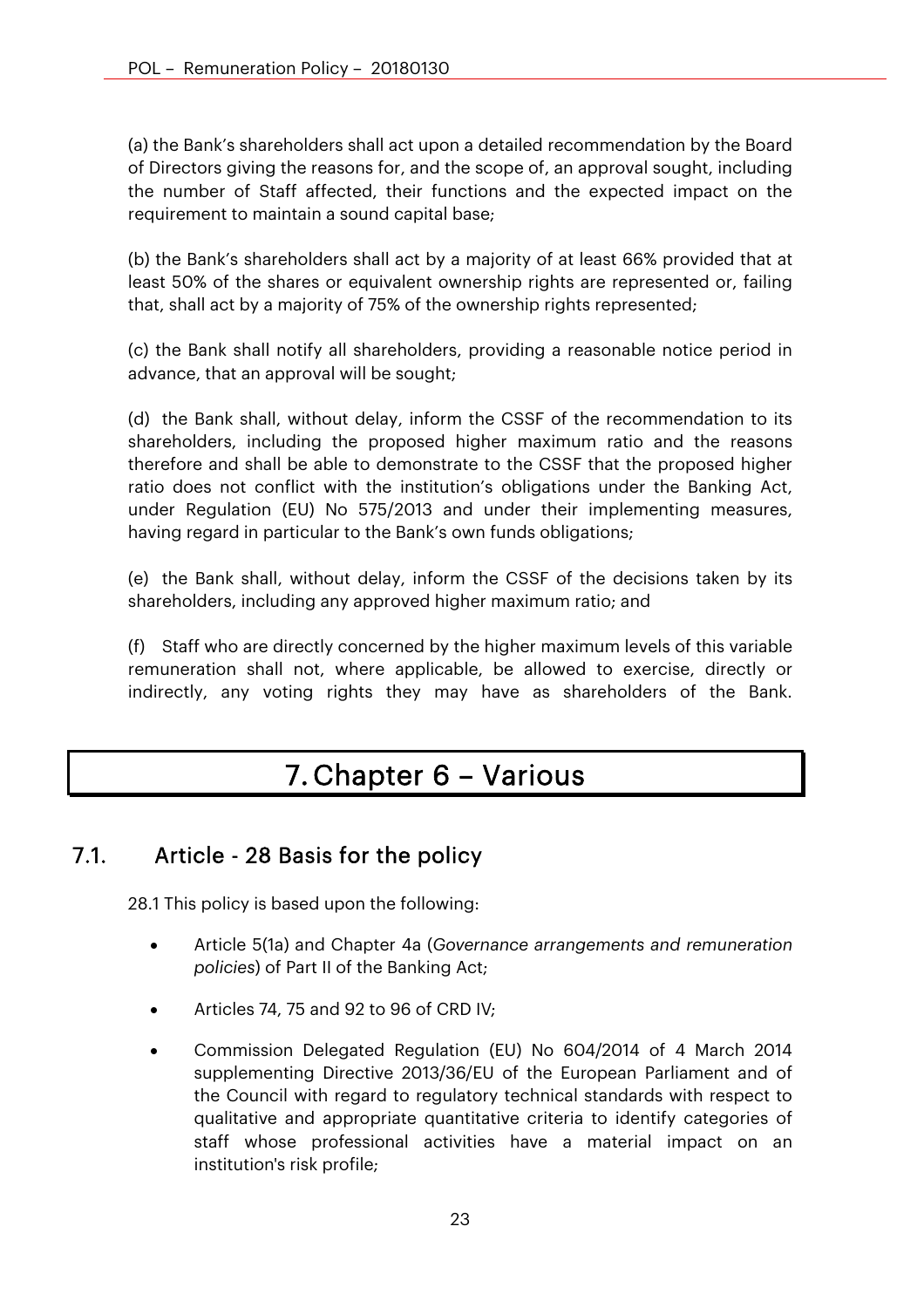- Commission Delegated Regulation (EU) No 527/2014 of 12 March 2014 supplementing Directive (EU) No 2013/36/EU of the European Parliament and of the Council with regard to regulatory technical standards specifying the classes of instruments that adequately reflect the credit quality of an institution as a going concern and are appropriate to be used for the purposes of variable remuneration Text with EEA relevance;
- Circular CSSF 11/505 on details relating to the application of the principle of proportionality when establishing and applying remuneration policies that are consistent with sound and effective risk management as laid down in Circulars CSSF 10/496;
- Circular CSSF 12/552 on central administration, internal governance and risk management (as amended by circulars CSSF 13/563 and CSSF 14/597);
- Circular CSSF 14/585 transposing the European Securities Markets Authority's (ESMA) guidelines on remuneration policies and practices (MiFID) - Addition of Annexe V to Circular CSSF 07/307; and
- Circular CSSF 15/622 on higher ratio notification procedure applicable to the remuneration policy according to Article 94(1)(g)(ii) of CRD IV; and
- Circular CSSF 17/658 adopting the EBA Guidelines on sound remuneration policies under Articles 74(3) and 75(2) of Directive 2013/36/EU and disclosures under Article 450 of Regulation (EU) No 575/2013 published on 21 December 2015 (Reference: EBA/GL/2015/22) and repealing Circular CSSF 10/496.
- 28.2 Upcoming updates:
- (a) The CSSF announced in its Circular 17/658 that Circular 11/505 would be updated shortly in order to take into account recent changes in regulatory matters.
- (b) The EBA published the final Guidelines on sound remuneration policies under Articles 74(3) and 75(2) of Directive 2013/36/EU and disclosures under Article 450 of Regulation (EU) N° 575/2013 on 21 December 2015 (the "Guidelines").

Together with the Guidelines, the EBA published an Opinion on the application of the principle of proportionality to the remuneration provisions in Directive 2013/36/EU (the "Opinion").

In the Opinion, the EBA notes that the principle of proportionality is applied differently in different EU Member-States, and considers *"that it is essential to establish a more harmonized approach… and to provide legal clarification regarding the application of the remuneration requirements in accordance with the proportionality principle"*.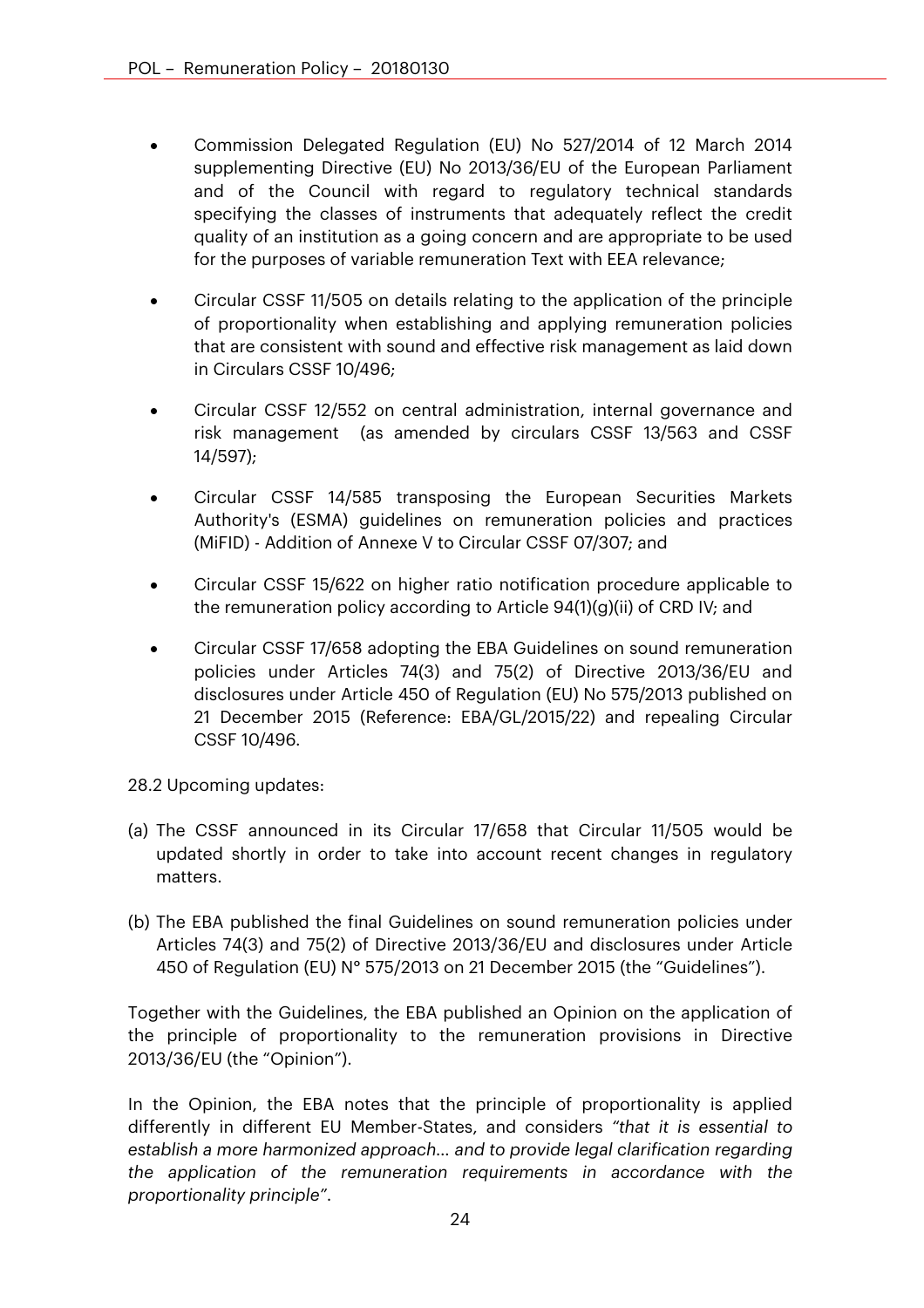The EBA therefore suggests that Directive 20173/36/EU should be amended *"to exclude certain small, non-complex institutions from the requirements to apply the remuneration principles regarding deferral and payment in instruments for variable remuneration, and to limit the scope of those remuneration principles as regards staff who receive low amounts of variable remuneration, including in large institutions"*.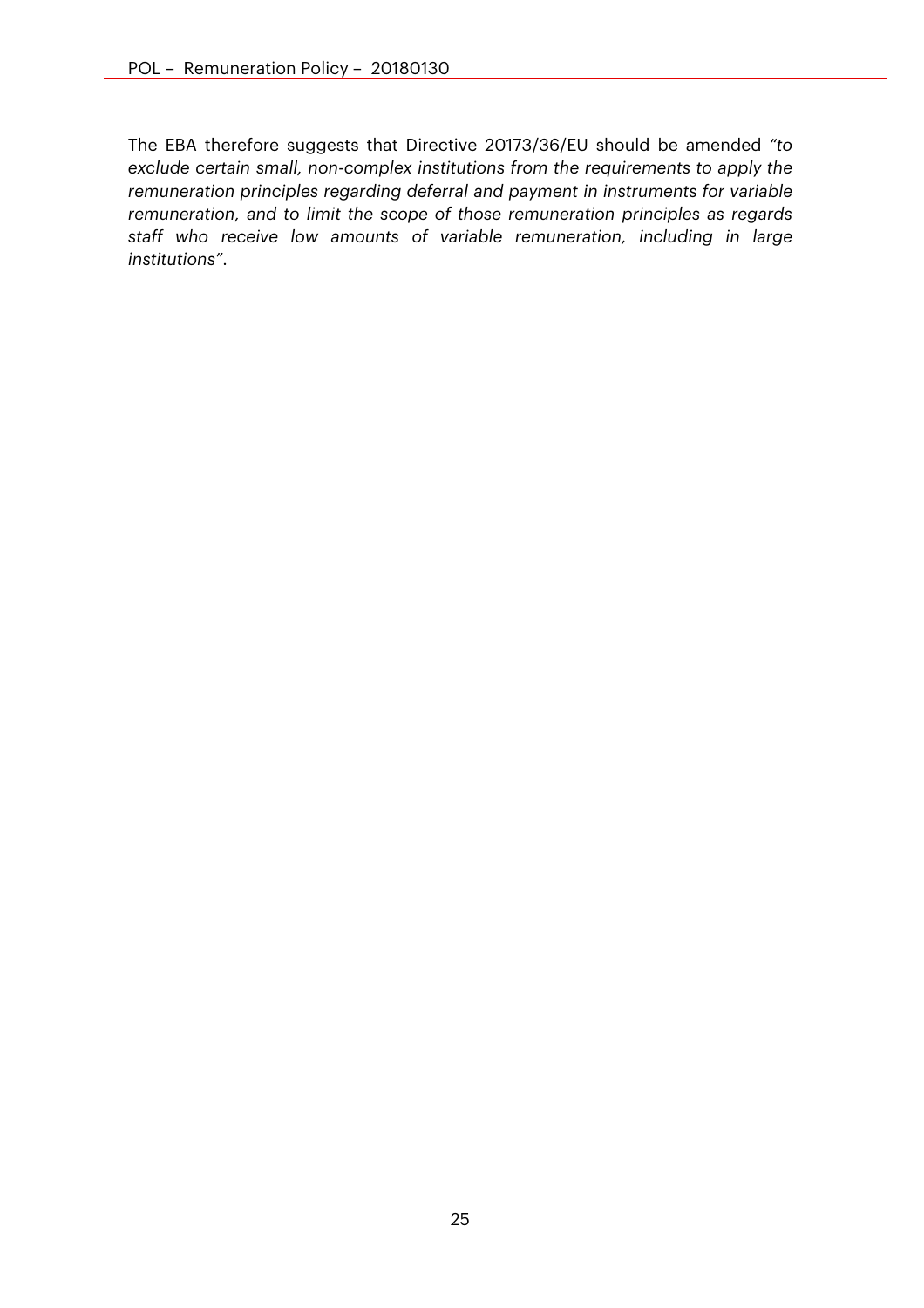# 8.Annexes

(This page intentionally left blank)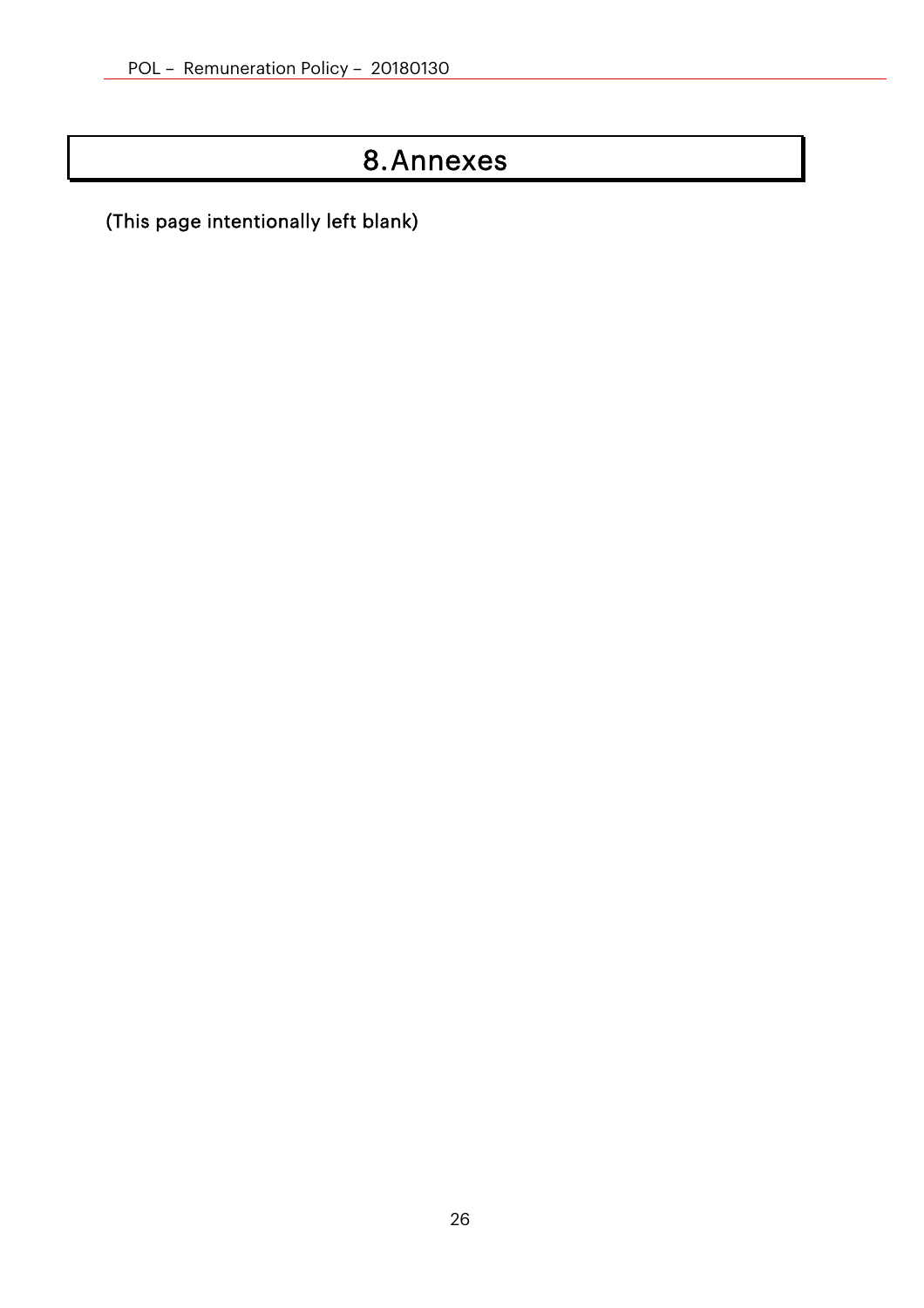#### 8 .1.A Annex 1 – Organ ization c hart (As of 31st December, 2017)



 $\mathbf{r}$ 

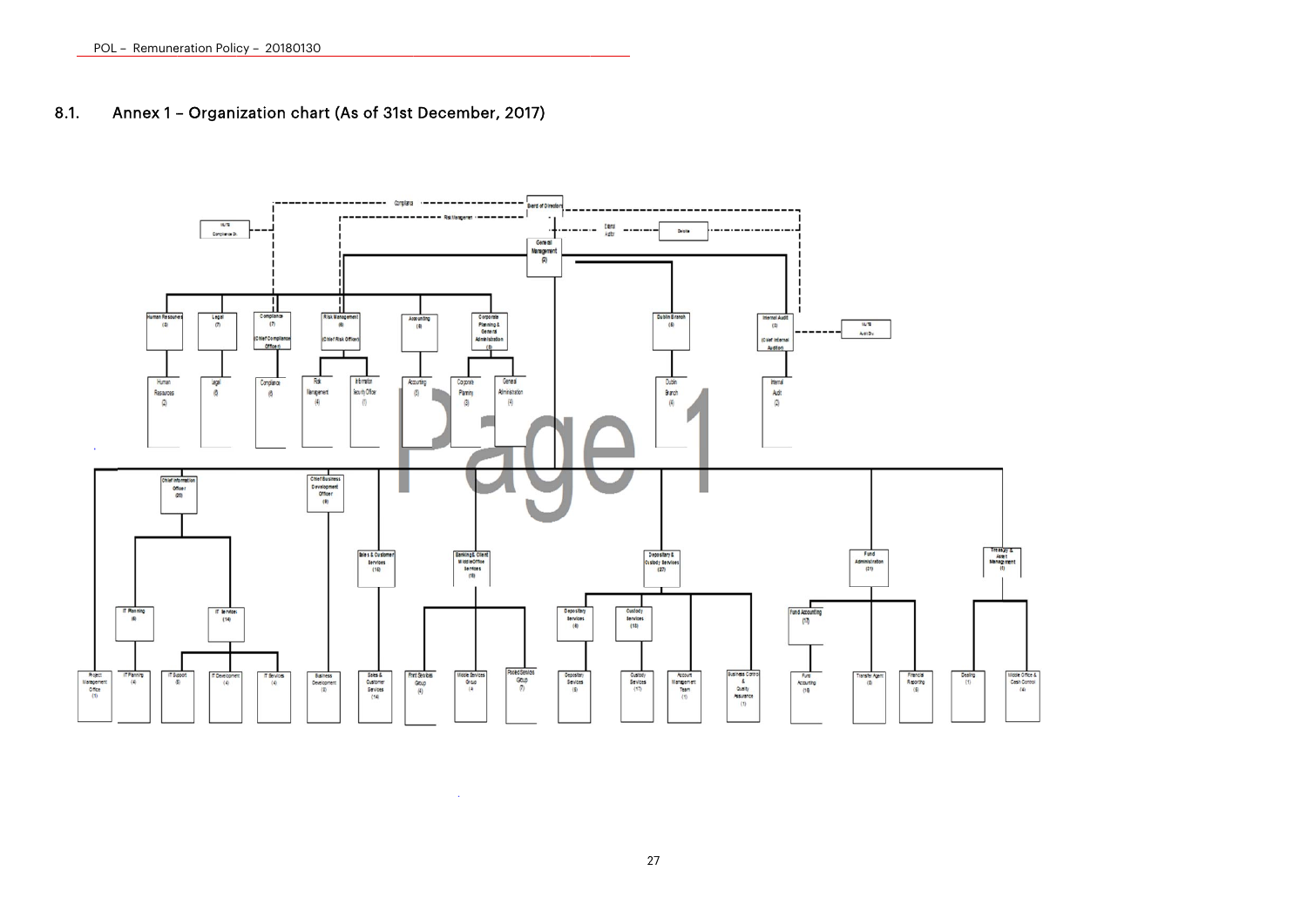# 8.2. Annex 2 – Criteria of Identified Staff - Criteria to identify categories of staff

Commission Delegated Regulation (EU) No 604/2014 (article 11 of the Remuneration Policy)

|      | Article 3. Qualitative criteria                                                        |
|------|----------------------------------------------------------------------------------------|
| (1)  | the staff member is a member of the management body in its management                  |
|      | function                                                                               |
| (2)  | the staff member is a member of the management body in its supervisory function        |
| (3)  | the staff member is a member of the senior management                                  |
| (4)  | the staff member is responsible and accountable to the management body for the         |
|      | activities of the independent risk management function, compliance function or         |
|      | internal audit function                                                                |
| (5)  | the staff member has overall responsibility for risk management within a business      |
|      | unit as defined in Article 142(1)(3) of Regulation (EU) No 575/2013 which has had      |
|      | internal capital distributed to it in accordance with Article 73 of Directive          |
|      | 2013/36/EU that represents at least 2 % of the internal capital of the institution (a  |
|      | 'material business unit')                                                              |
| (6)  | the staff member heads a material business unit                                        |
| (7)  | the staff member has managerial responsibility in one of the functions referred to in  |
|      | point (4) or in a material business unit and reports directly to a staff member        |
|      | identified pursuant to point $(4)$ or $(5)$                                            |
| (8)  | the staff member has managerial responsibility in a material business unit and         |
|      | reports directly to the staff member who heads that unit                               |
| (9)  | the staff member heads a function responsible for legal affairs, finance including     |
|      | taxation and budgeting, human resources, remuneration policy, information              |
|      | technology, or economic analysis                                                       |
| (10) | the staff member is responsible for, or is a member of, a committee responsible for    |
|      | the management of a risk category provided for in Articles 79 to 87 of Directive       |
|      | 2013/36/EU other than credit risk and market risk                                      |
| (11) | with regard to credit risk exposures of a nominal amount per transaction which         |
|      | represents 0.5 % of the institution's Common Equity Tier 1 capital and is at least EUR |
|      | 5 million, the staff member                                                            |
|      | (a) is responsible for initiating credit proposals, or structuring credit products,    |
|      | which can result in such credit risk exposures                                         |
|      | (b) has authority to take, approve or veto a decision on such credit risk exposures    |

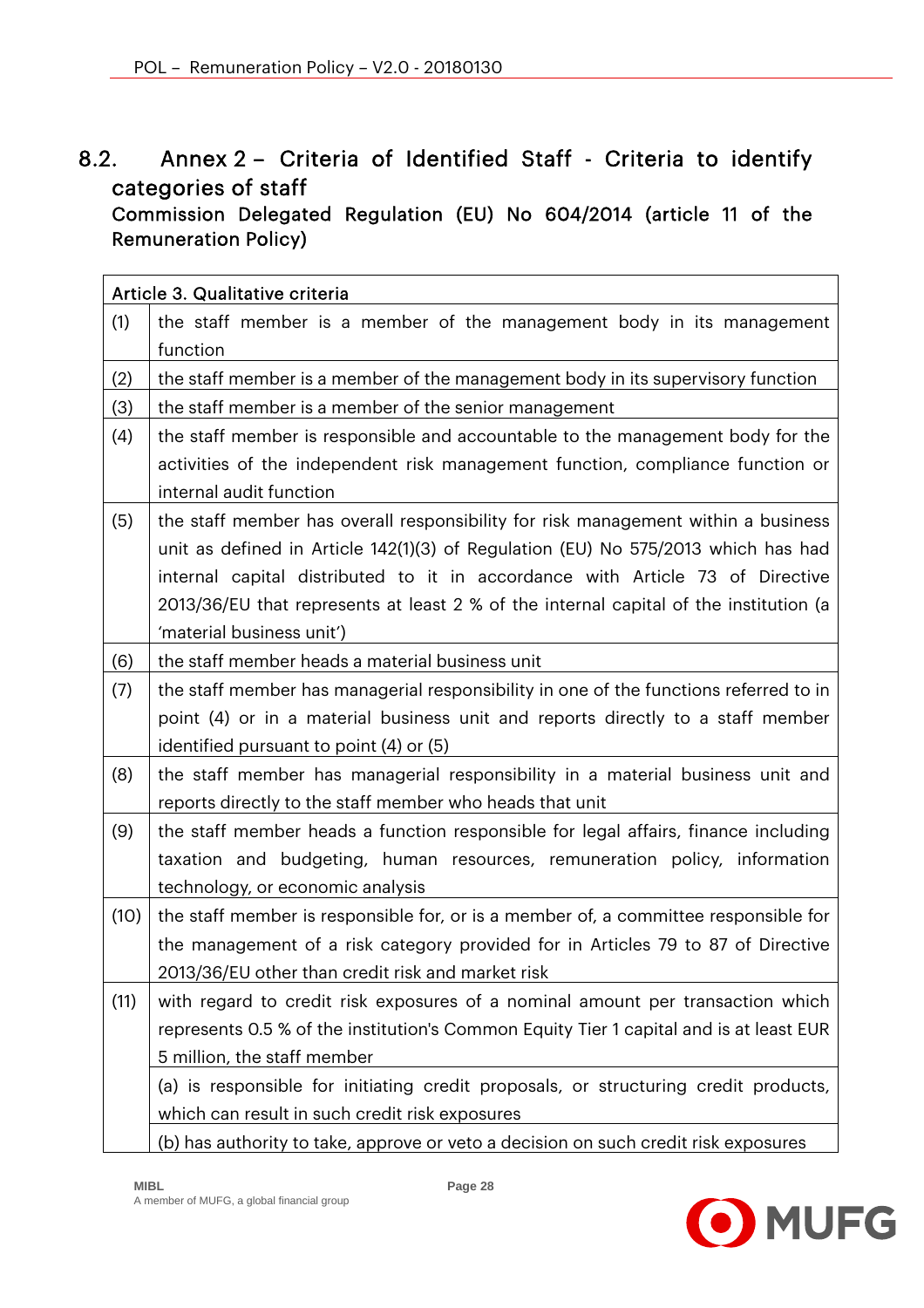|      | (c) is a member of a committee which has authority to take the decisions referred<br>to in point $(a)$ or $(b)$                                                                        |  |  |  |  |  |  |  |
|------|----------------------------------------------------------------------------------------------------------------------------------------------------------------------------------------|--|--|--|--|--|--|--|
| (12) | in relation to an institution to which the derogation for small trading book business<br>provided for in Article 94 of Regulation (EU) No 575/2013 does not apply, the staff<br>member |  |  |  |  |  |  |  |
|      | (a) has authority to take, approve or veto a decision on transactions on the trading                                                                                                   |  |  |  |  |  |  |  |
|      | book which in aggregate meet one of the following thresholds:                                                                                                                          |  |  |  |  |  |  |  |
|      | (i) where the standardized approach is used, an own funds requirement for market                                                                                                       |  |  |  |  |  |  |  |
|      | risks which represents 0.5 % or more of the institution's Common Equity Tier 1                                                                                                         |  |  |  |  |  |  |  |
|      | capital; or                                                                                                                                                                            |  |  |  |  |  |  |  |
|      | (ii) where an internal model-based approach is approved for regulatory purposes,                                                                                                       |  |  |  |  |  |  |  |
|      | 5 % or more of the institution's internal value-at-risk limit for trading book exposures                                                                                               |  |  |  |  |  |  |  |
|      | at a 99th percentile (one-tailed confidence interval)                                                                                                                                  |  |  |  |  |  |  |  |
|      | (b) is a member of a committee which has authority to take decisions set out in                                                                                                        |  |  |  |  |  |  |  |
|      | point (a)                                                                                                                                                                              |  |  |  |  |  |  |  |
| (13) | the staff member has managerial responsibility for a group of staff members who                                                                                                        |  |  |  |  |  |  |  |
|      | have individual authorities to commit the institution to transactions and either of                                                                                                    |  |  |  |  |  |  |  |
|      | the following conditions is met                                                                                                                                                        |  |  |  |  |  |  |  |
|      | (a) the sum of those authorities equals or exceeds a threshold set out in point 11(a),                                                                                                 |  |  |  |  |  |  |  |
|      | point $11(b)$ or point $12(a)(i)$                                                                                                                                                      |  |  |  |  |  |  |  |
|      | (b) where an internal model-based approach is approved for regulatory purposes                                                                                                         |  |  |  |  |  |  |  |
|      | those authorities amount to 5 % or more of the institution's internal value-at-risk<br>limit for trading book exposures at a 99th percentile (one-tailed confidence                    |  |  |  |  |  |  |  |
|      | interval). Where the institution does not calculate a value-at-risk at the level of that                                                                                               |  |  |  |  |  |  |  |
|      | staff member the value-at-risk limits of staff under the management of this staff                                                                                                      |  |  |  |  |  |  |  |
|      | member shall be added up                                                                                                                                                               |  |  |  |  |  |  |  |
| (14) | with regard to decisions to approve or veto the introduction of new products, the                                                                                                      |  |  |  |  |  |  |  |
|      | staff member                                                                                                                                                                           |  |  |  |  |  |  |  |
|      | (a) has the authority to take such decisions                                                                                                                                           |  |  |  |  |  |  |  |
|      | (b) is a member of a committee which has authority to take such decisions                                                                                                              |  |  |  |  |  |  |  |
| (15) | the staff member has managerial responsibility for a staff member who meets one                                                                                                        |  |  |  |  |  |  |  |
|      | of the criteria set out in points (1) to (14)                                                                                                                                          |  |  |  |  |  |  |  |

#### Article 4. Quantitative criteria

1 Subject to paragraphs 2 to 5, staff shall be deemed to have a material impact on an institution's risk profile where any of the following quantitative criteria are met (a) the staff member has been awarded total remuneration of EUR 500 000 or more

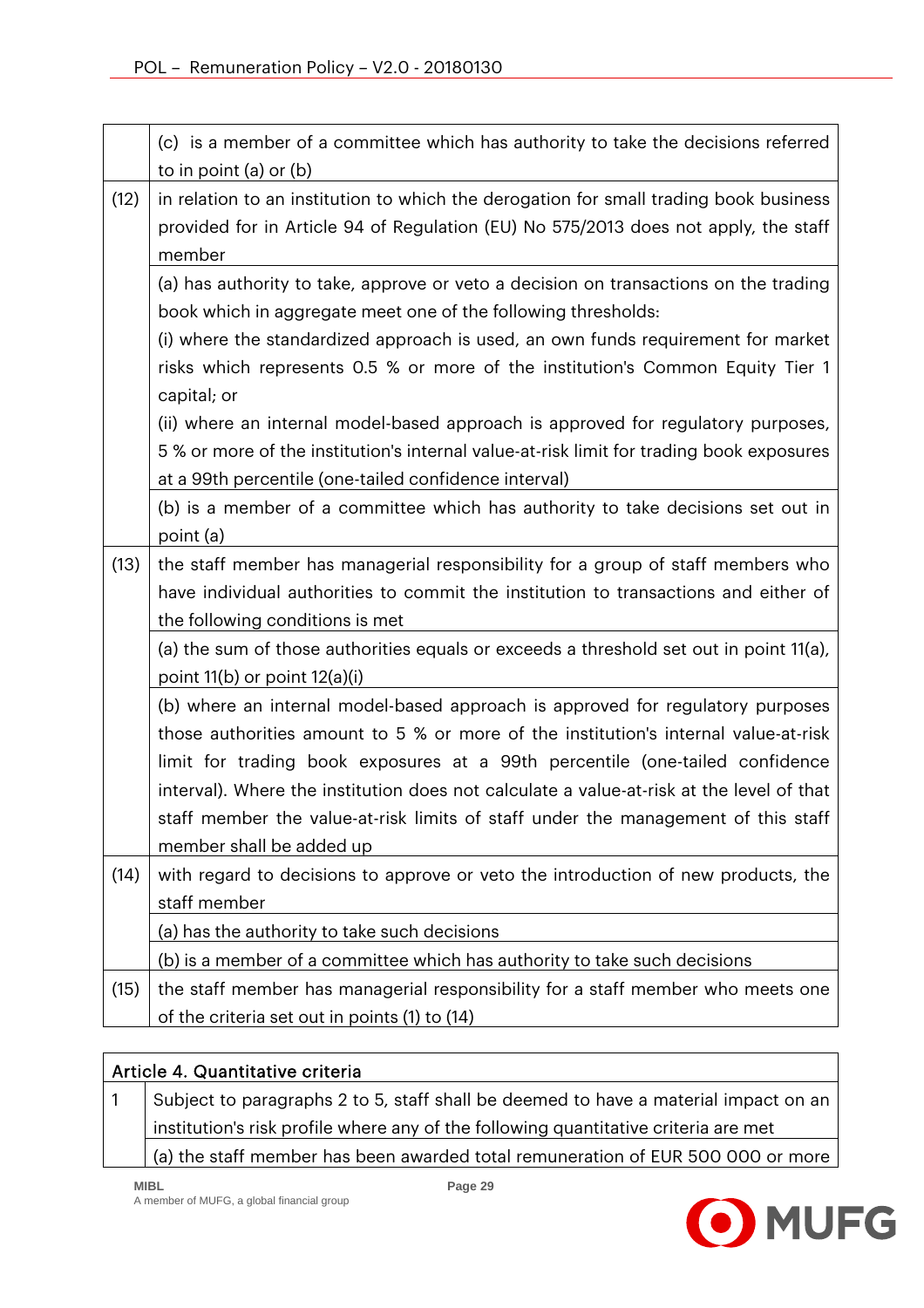|                | in the preceding financial year                                                               |
|----------------|-----------------------------------------------------------------------------------------------|
|                | (b) the staff member is within the 0.3 % of the number of staff, rounded up to the            |
|                | next integer, who have been awarded the highest total remuneration in the                     |
|                | preceding financial year                                                                      |
|                | c) the staff member was in the preceding financial year awarded total remuneration            |
|                | that is equal to or greater than the lowest total remuneration awarded in that                |
|                | financial year to a member of senior management or to a member of staff who                   |
|                | meets any of the criteria in points (1), (5), (6), (8), (11), (12), (13) or (14) of Article 3 |
| $\overline{2}$ | A criterion set out in paragraph 1 shall not be deemed to be met where the                    |
|                | institution determines that the professional activities of the staff member do not            |
|                | have a material impact on the institution's risk profile because the staff member, or         |
|                | the category of staff to which the staff member belongs                                       |
|                | (a) the staff member or category of staff only carries out professional activities and        |
|                | has authorities in a business unit which is not a material business unit                      |
|                | (b) the professional activities of the staff member or category of staff have no              |
|                | material impact on the risk profile of a material business unit                               |
| 3              | The condition set out in point (b) of paragraph 2 shall be assessed on the basis of           |
|                | objective criteria which take into account all relevant risk and performance                  |
|                | indicators used by the institution to identify, manage and monitor risks in                   |
|                | accordance with Article 74 of Directive 2013/36/EU and on the basis of the duties             |
|                | and authorities of the staff member or category of staff and their impact on the              |
|                | institution's risk profile when compared with the impact of the professional activities       |
|                | of staff members identified by the criteria set out in Article 3 of this Regulation           |
| 4              | An institution shall notify the competent authority responsible for its prudential            |
|                | supervision of the application of paragraph 2 in relation to the criterion in point (a)       |
|                | of paragraph 1. The notification shall set out the basis on which the institution has         |
|                | determined that the staff member concerned, or the category of staff to which the             |
|                | staff member belongs, meets one of the conditions laid down in paragraph 2 and                |
|                | shall, if applicable, include the assessment carried out by the institution pursuant to       |
|                | paragraph 3.                                                                                  |
| 5              | The application of paragraph 2 by an institution in respect of a staff member who             |
|                | was awarded total remuneration of EUR 750 000 or more in the preceding financial              |
|                | year, or in relation to the criterion in point (b) of paragraph 1, shall be subject to the    |
|                | prior approval of the competent authority responsible for prudential supervision of           |
|                | that institution.                                                                             |
|                |                                                                                               |
|                | The competent authority shall only give its prior approval where the institution can          |

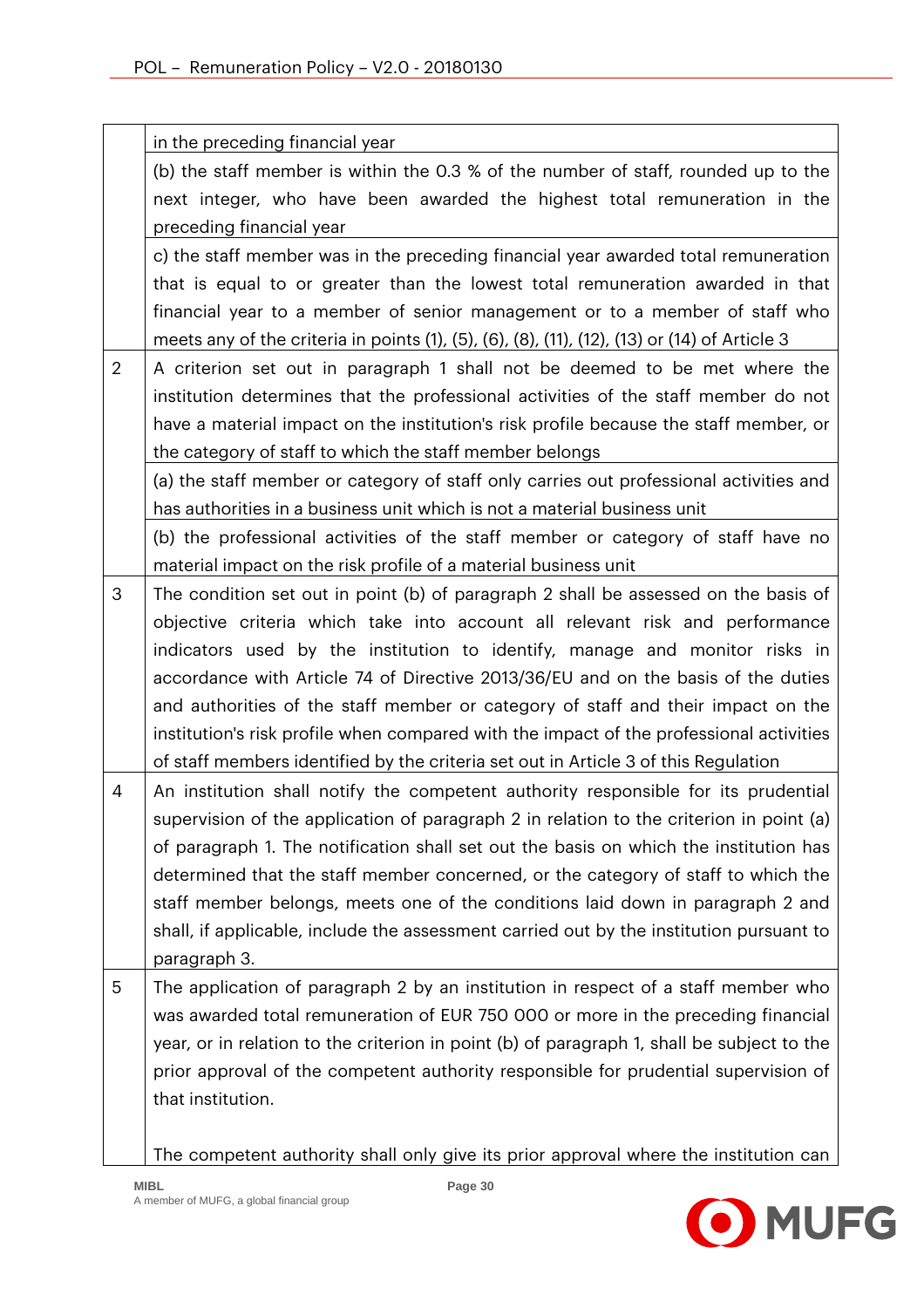demonstrate that one of the conditions set out in paragraph 2 is satisfied, having regard, in respect of the condition in point (b) of paragraph 2, to the assessment criteria set out in paragraph 3.

Where the staff member was awarded total remuneration of EUR 1 000 000 or more in the preceding financial year the competent authority shall only give its prior approval in exceptional circumstances. In order to ensure the consistent application of this Article the competent authority shall inform the European Banking Authority before giving its approval in respect of such a staff member.

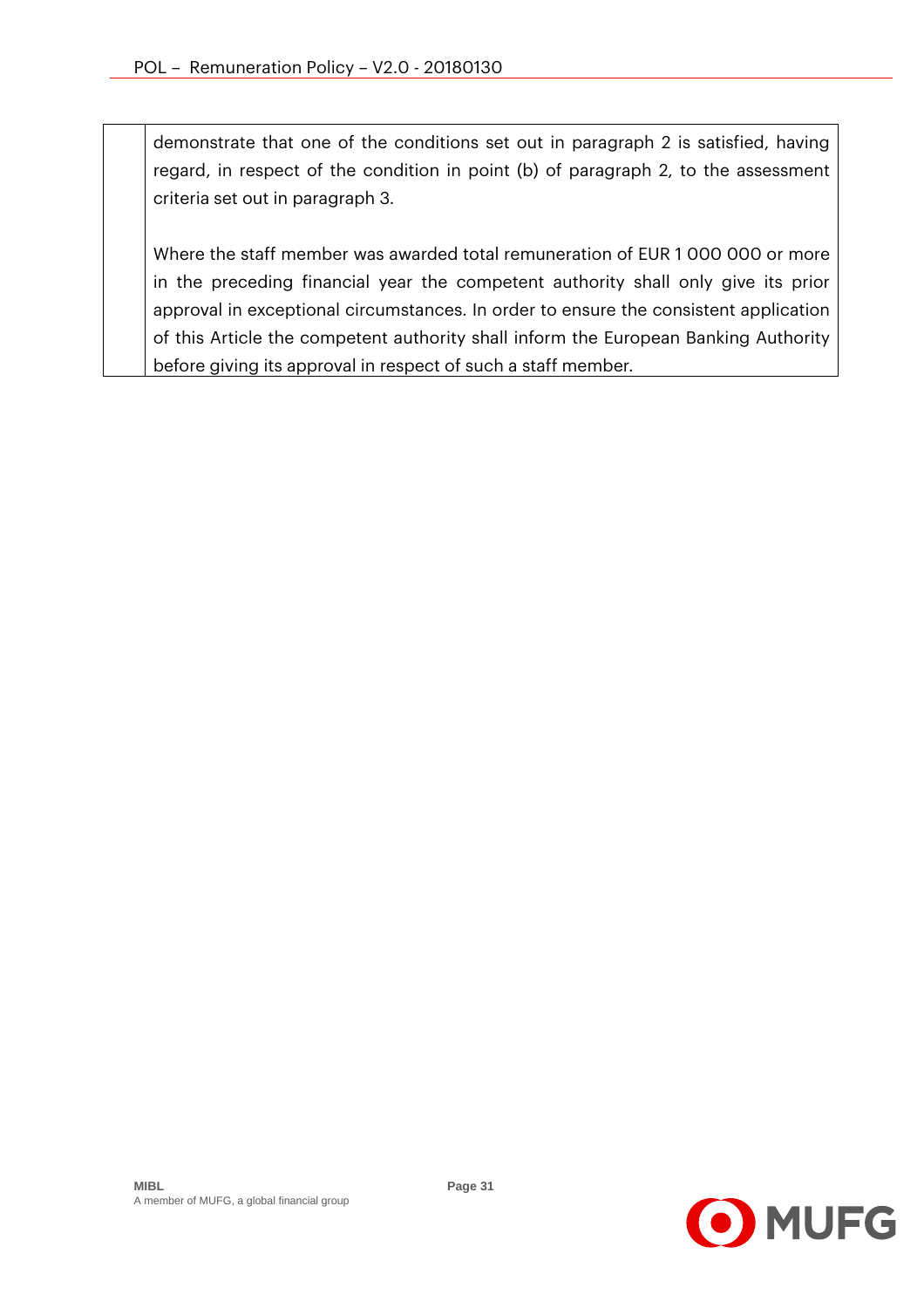## 8.3. Annex 3 – List of Identified Staff (as of 1st December, 2017) (Article 11 of the Remuneration Policy)

|                           |                                                  | Title                                                           |                            | Qualitative<br>Criteria                                  | Quanti<br>tative<br>criteri<br>a | Identifi<br>ed<br><b>Staff</b> |   |
|---------------------------|--------------------------------------------------|-----------------------------------------------------------------|----------------------------|----------------------------------------------------------|----------------------------------|--------------------------------|---|
| Management body           |                                                  | Non-Executive Director                                          |                            | 2(No)<br>remuneration)                                   |                                  | X                              |   |
| (Supervisory<br>Function) |                                                  | Non-Executive Director                                          |                            | 2(No)<br>remuneration)                                   |                                  | X                              |   |
|                           |                                                  | Non-Executive Director                                          |                            |                                                          |                                  | x                              |   |
|                           |                                                  | Non-Executive Director                                          |                            |                                                          |                                  | x                              |   |
|                           |                                                  | Non-Executive Director<br>- Independent Director                |                            | 2(No)<br>remuneration)                                   |                                  | x                              |   |
|                           |                                                  | Non-Executive Director<br>- Independent Director                |                            | 2(No)<br>remuneration)                                   |                                  | X                              | 6 |
| Management body           |                                                  | <b>Executive Director</b>                                       | M<br>D                     | 1,3,10,11(b),11(c)<br>,14(a),14(b),15                    |                                  | X                              |   |
| (Management<br>Function)  |                                                  | <b>Executive Director</b>                                       | D<br>M<br>D                | 1,3,10,11(b),11(c)<br>,14(a),14(b),15                    |                                  | X                              | 2 |
|                           |                                                  | <b>Chief Internal Auditor</b>                                   | F<br>V<br>P                | 4                                                        |                                  | X                              |   |
| Control functions         |                                                  | Chief Compliance<br>Officer                                     | $\mathbf S$<br>$\vee$<br>P | 3,4,10,14(b)                                             |                                  | X                              |   |
|                           |                                                  | Chief Risk Officer                                              | F<br>$\vee$<br>P           | 3,4,10,11(b),11(c)<br>),13(a),14(b),15                   |                                  | X                              | 3 |
|                           | Memb<br>ers of<br>Execut<br>ive<br>Comm<br>ittee | Head of Corporate<br>Planning & General<br>Administration Dept. | F<br>$\vee$<br>P           | 3,9,10,11(c)                                             |                                  | X                              |   |
|                           |                                                  | Head of Accounting<br>Dept.                                     | S<br>$\vee$<br>P           | 3,9,11(c)                                                |                                  | X                              |   |
|                           |                                                  | <b>Chief Information</b><br>Officer                             | $\mathbf S$<br>$\vee$<br>P | 3,10,15                                                  |                                  | X                              |   |
|                           |                                                  | <b>Chief Business</b><br>Development Officer                    | S<br>V<br>P                | 3,10                                                     |                                  | Χ                              |   |
| Senior                    |                                                  | General Manager of<br>Dublin Branch                             | G<br>M                     | 3,14(b)                                                  |                                  | X                              |   |
| Manage<br>ment            |                                                  | Head of Legal Dept.                                             | F<br>V<br>${\sf P}$        | 3,9,14(b)                                                |                                  | X                              |   |
|                           | Directl<br>y<br>report<br>to<br>Gener            | Head of Sales &<br><b>Customer Services</b><br>Dept.            | S<br>V<br>${\sf P}$        | 1,3,10, 11(a),<br>11(b), 11(c), 14(a),<br>$14(b)$ , $15$ |                                  | (X)                            |   |
|                           |                                                  | Head of Treasury &<br>Asset Management<br>Dept.                 | S<br>V<br>P                | 3,5,6,10,11(a),11<br>(c)                                 |                                  | X                              |   |
|                           | al<br>Manag<br>er                                | Head of Depositary &<br><b>Custody Services</b><br>Dept.        | S<br>V<br>${\sf P}$        | 3,10,14(b)                                               |                                  | X                              |   |
|                           |                                                  | Head of Banking &<br>Client Middle Office<br>Services Dept.     | S<br>V<br>P                | 3,10                                                     |                                  | X                              |   |

**MIBL Page 32**  A member of MUFG, a global financial group

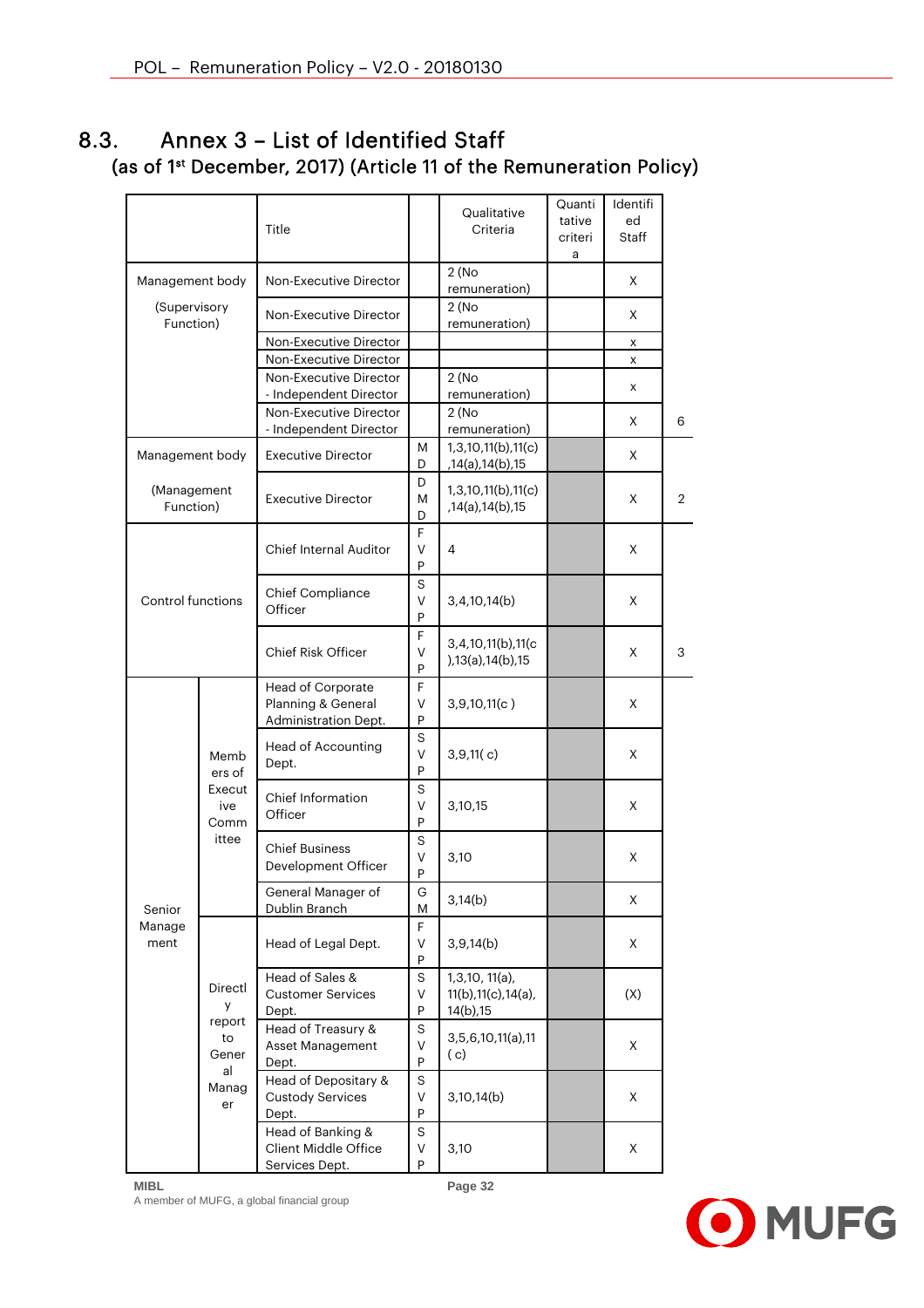|  |        |                              | Head of Fund<br>Administration Dept.                                 | F<br>V<br>P      | 3,10,14(b)  |                      | Χ   |    |
|--|--------|------------------------------|----------------------------------------------------------------------|------------------|-------------|----------------------|-----|----|
|  |        |                              | Head of Human<br>Resources Dept.                                     | F<br>V<br>P      |             |                      | (X) | 10 |
|  |        |                              | Head of IT Planning<br>Dept.                                         | F<br>V<br>P      | 3,9, 10, 15 |                      | (X) |    |
|  |        |                              | <b>Head of IT Services</b><br>Dept.                                  | F<br>V<br>P      | 9           |                      | X   |    |
|  |        |                              | Compliance Dept.                                                     | F<br>V<br>P      |             | $1(c) +$<br>$2(a) *$ |     |    |
|  |        |                              | Compliance Dept.                                                     | F<br>V<br>P      |             | $1(c) +$<br>$2(a)$ * |     |    |
|  |        |                              | Risk Management<br>Dept.                                             | F<br>V<br>P      | 7           |                      | X   |    |
|  | Others |                              | Risk Management<br>Dept. - Information<br>Security Officer           | V<br>P           | 7           |                      | X   |    |
|  |        |                              | Sales & Custody<br>Services Dept.                                    | F<br>V<br>P      | 11(a)       |                      | X   |    |
|  |        |                              | Sales & Custody<br>Services Dept.                                    | F<br>V<br>P      | 11(a)       |                      | X   | 5  |
|  |        |                              | <b>Head of Depositary</b><br>Services Dept.                          | S<br>$\vee$<br>P |             | $1(c) +$<br>$2(a)$ * |     |    |
|  |        |                              | Head of Custody<br>Services Dept.                                    | F<br>$\vee$<br>P |             | $1(c) +$<br>$2(a)$ * |     |    |
|  |        |                              | <b>Head of Business</b><br>Development Dept.                         | S<br>V<br>P      | 3,10        |                      | (X) |    |
|  |        |                              | <b>Head of Business</b><br><b>Control &amp; Quality</b><br>Insurance | F<br>$\vee$<br>P |             | $1(c) +$<br>$2(a)$ * |     |    |
|  |        |                              | Head of Account<br>Management Team                                   | F<br>V<br>P      |             | $1(c) +$<br>$2(a) *$ |     | 0  |
|  |        | Identified<br>Staffs - Total | 26                                                                   |                  |             |                      |     |    |

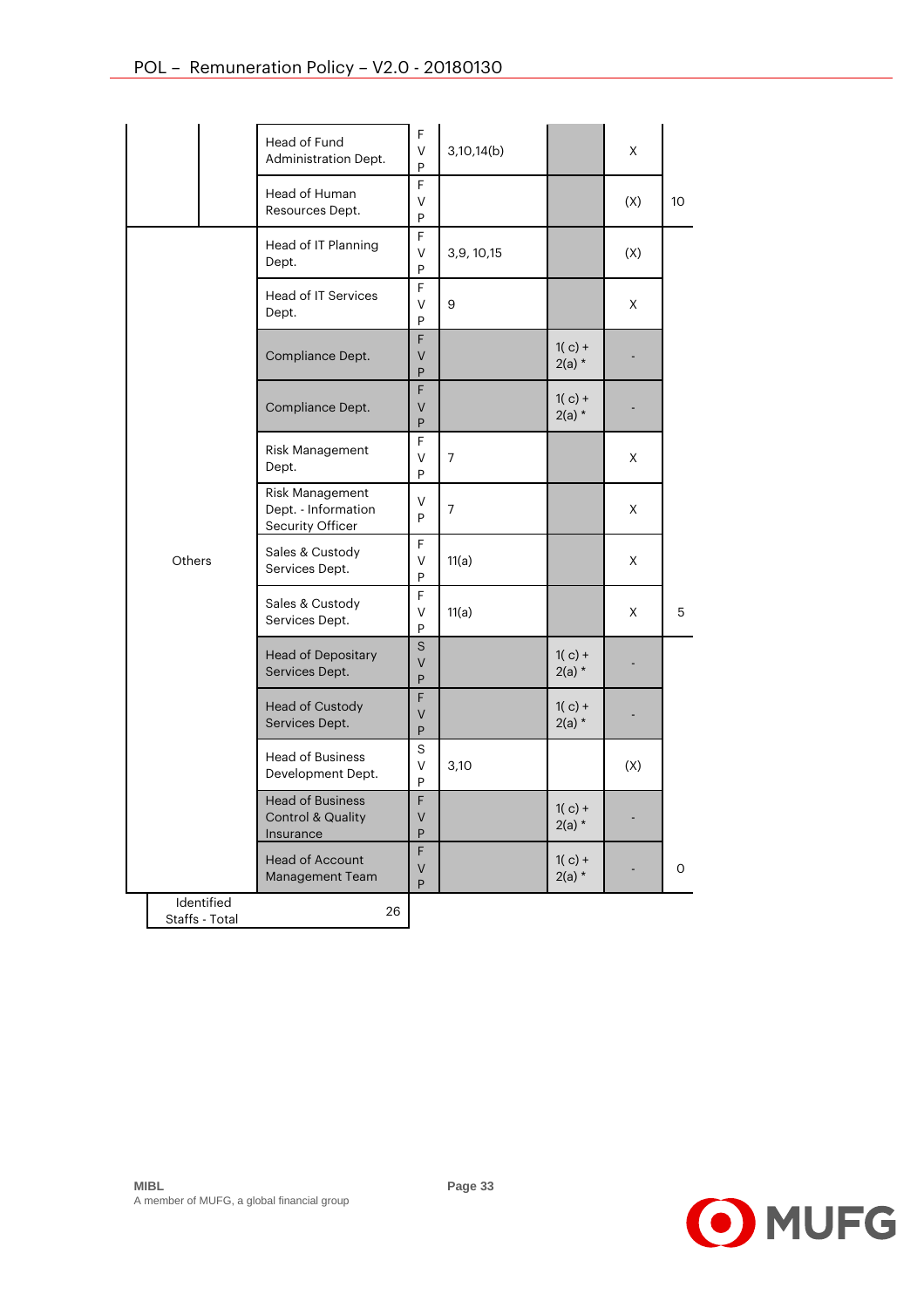# 8.4. Annex 4 – Quantitative Criteria of the proportionality principle

(Article 12 of the Remuneration Policy)

|                                | As of December                        |  | Criteria               |  |
|--------------------------------|---------------------------------------|--|------------------------|--|
|                                | 2016                                  |  |                        |  |
| the Bank's balance sheet total | EUR 4.8 billion                       |  | EUR 5 billion          |  |
| overall<br>Bank's<br>the       | capital   EUR 72.3 million<br>$\prec$ |  | <b>EUR 125 million</b> |  |
| requirements                   |                                       |  |                        |  |
| (100% base)                    |                                       |  |                        |  |

## 8.5. Annex 5 – List of Allowances (Article 14 of the Remuneration Policy)

Available upon request.

## 8.6. Annex 6 – Criteria for the assessment on the basis of which Variable Remuneration is awarded (Article 23 of the Remuneration Policy)

#### 8.6.1. Introduction for Annex 6

Where Variable Remuneration is performance related:

- (a) it is based on a combination of the assessment of the performance of the person and of the business unit concerned as well as of the overall results of the Bank (and/or the Group),
- (b) the assessment of the performance of Identified Staff is set in a multi-year framework in order to ensure that the assessment process is based on longerterm performance, and
- (c) when assessing individual performance, both financial and non-financial criteria are taken into account.

In practice, this means that the allocation of Variable Remuneration to the employees of the Bank is a step-by-step process involving four steps.

 The first step consists in determining, on the basis of the performance of the Bank and the Group, the total amount available for allocation as Variable Remuneration (in accordance with applicable legal and regulatory requirements) (*cf*. Criteria A1

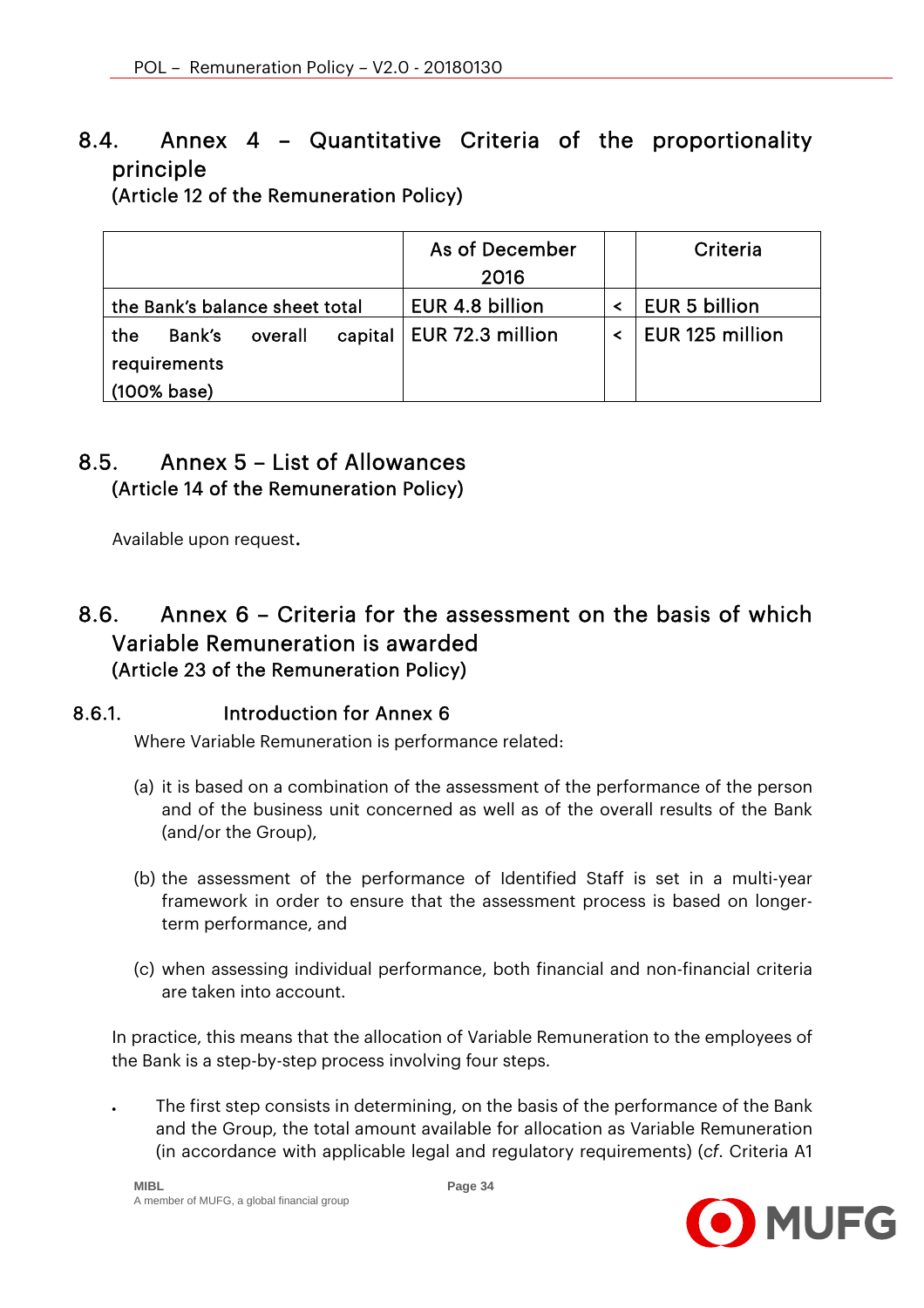to A7 in the table below).

- The second step consists in a performance assessment of each of the Bank's Business Units and the allocation of the amount available for allocation as Variable Remuneration by each Business Unit (*cf*. Criteria A11 to A13 in the table below).
- The third step consists in assessing the performance of the employees of the Bank (*cf*. Criteria A8 to A10). This is done on an annual basis using the Appraisal Form Template set out in point 4. hereafter. This appraisal covers both qualitative criteria (covered in Section I of the Appraisal Form Template), and qualitative criteria (covered in Section II of the Appraisal Form Template). The weight of each set of criteria is indicated in the Appraisal Form Template.

The appraisal is done under the following steps:

#### Firstly:

The employee is doing his/her own self assessment on the performance of goals & targets set early in the year.

#### Secondly:

The manager/Supervisor of the department examines and evaluates the work behaviour and the performance of the employee.

#### Thirdly:

The manager is reporting draft notes to General Management in order that General Management is capable to check the fairness of evaluating staffs within various departments.

#### Fourthly:

The results of the appraisals are provided via a feedback meeting to the employee and it is explained where improvements are needed and why. In addition it is discussed which needs of training are existing and eventually who will be promoted or a salary increase will be requested to General Management.

The appraisal session is every year giving the possibility to have an open discussion between Manager /Supervisor and Employee based on this discussions the Appraiser and the Employee can add comments on the appraisal sheet.

 The final step in the process consists in a comparative evaluation by the General Management of the results of the assessment exercise. The aim of this process is to balance the results of the assessment exercise and ensure a fair allocation of Variable Remuneration across the different Business Units. The General Management of the bank will allocate the total amount of variable remuneration approved by the Board of Directors to each staff member of the bank.

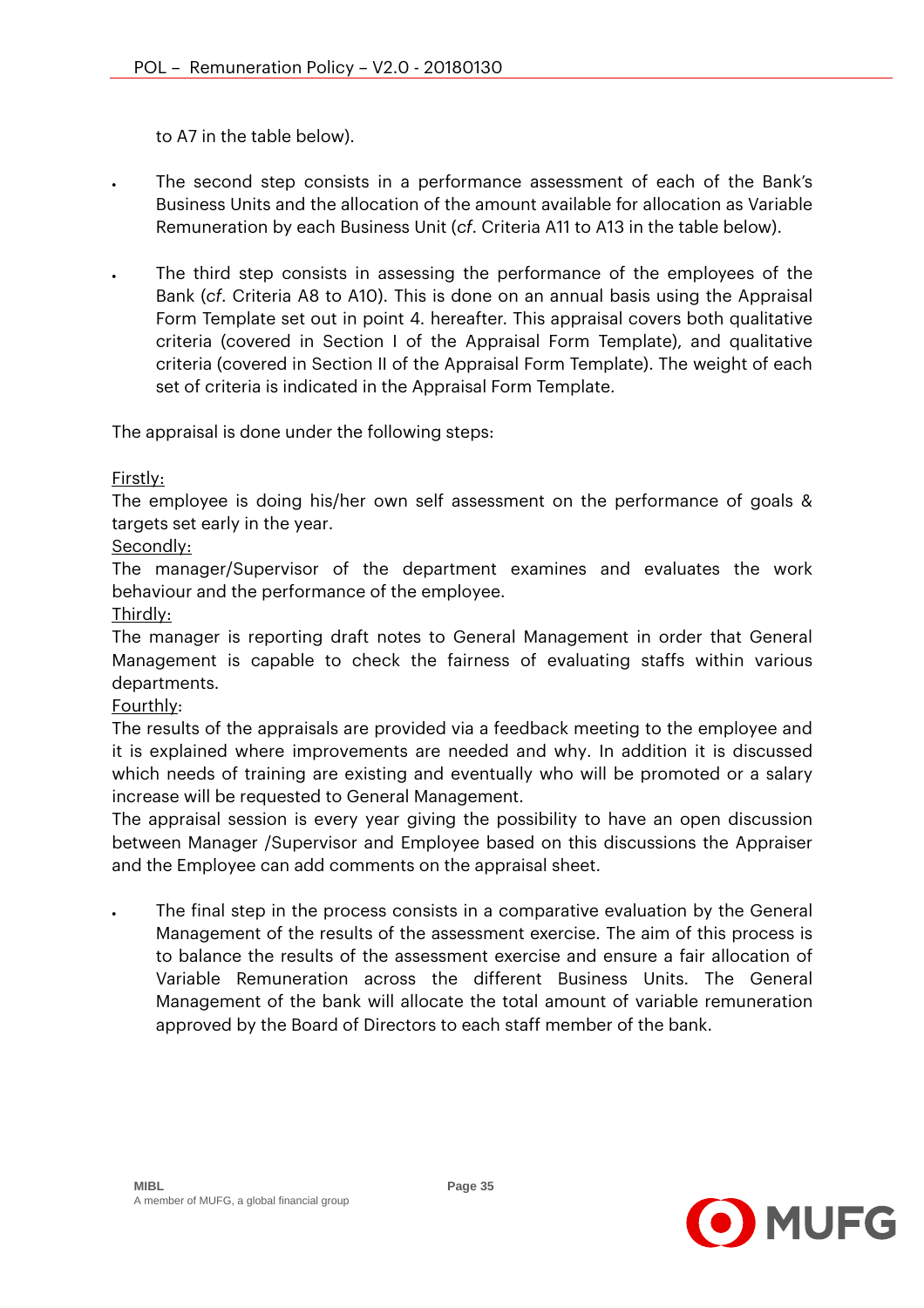| Criteria       |                                                                                                                                          | 110111<br>General<br>Manageme<br>nt | Control<br><b>Function</b> | Other<br>Identified<br><b>Staff</b> | Other<br><b>Staff</b> |
|----------------|------------------------------------------------------------------------------------------------------------------------------------------|-------------------------------------|----------------------------|-------------------------------------|-----------------------|
| Group          | I. Performance of the Bank and the                                                                                                       | 1                                   | 3                          |                                     | $\overline{2}$        |
| A <sub>1</sub> | overall performance of the Bank                                                                                                          |                                     |                            |                                     |                       |
| A2             | overall performance of the Bank<br>compared to the targets of<br>profitability fixed                                                     |                                     |                            |                                     |                       |
| A <sub>3</sub> | overall performance of the main<br>shareholders MUTB and/or BTMU                                                                         |                                     |                            |                                     |                       |
| A4             | expectations of evolution during the<br>next three years of the Bank                                                                     |                                     |                            |                                     |                       |
| A <sub>5</sub> | expectations of evolution during the<br>next three years of MUTB or BTMU                                                                 |                                     |                            |                                     |                       |
| A <sub>6</sub> | total bonus amount allocated to the<br>Bank by the Board of Directors                                                                    |                                     |                            |                                     |                       |
| A7             | bonus amount allocated by the Board<br>of Directors and/or General<br>Management (as the case may be) to<br>the respective business unit |                                     |                            |                                     |                       |
|                | II. Individual Performance                                                                                                               | 3                                   | 1                          | $\overline{2}$                      | 1                     |
| A <sub>8</sub> | personal performance of the<br>employee during the year for which<br>the bonus will be paid                                              |                                     |                            |                                     |                       |
| A9             | personal performance of the<br>employee during the previous two<br>years                                                                 |                                     |                            |                                     |                       |
| A10            | personal performance of the<br>employee compared to the targets<br>fixed at the beginning of the<br>respective year                      |                                     |                            |                                     |                       |
|                | III. Performance of the Business Unit                                                                                                    | $\overline{2}$                      | $\overline{2}$             | $\overline{2}$                      | 4                     |
| A11            | overall performance of the<br>department of which the employee is<br>a member during the year to which<br>the bonus relates              |                                     |                            |                                     |                       |
| A12            | overall performance of the<br>department of which the employee is                                                                        |                                     |                            |                                     |                       |

#### 8.6.1.1. List of criteria and weight  $(1 = Hich, 2 = Medium, 3 = Low, 4 = Not Apollo)$

A member of MUFG, a global financial group

**MIBL Page 36** 

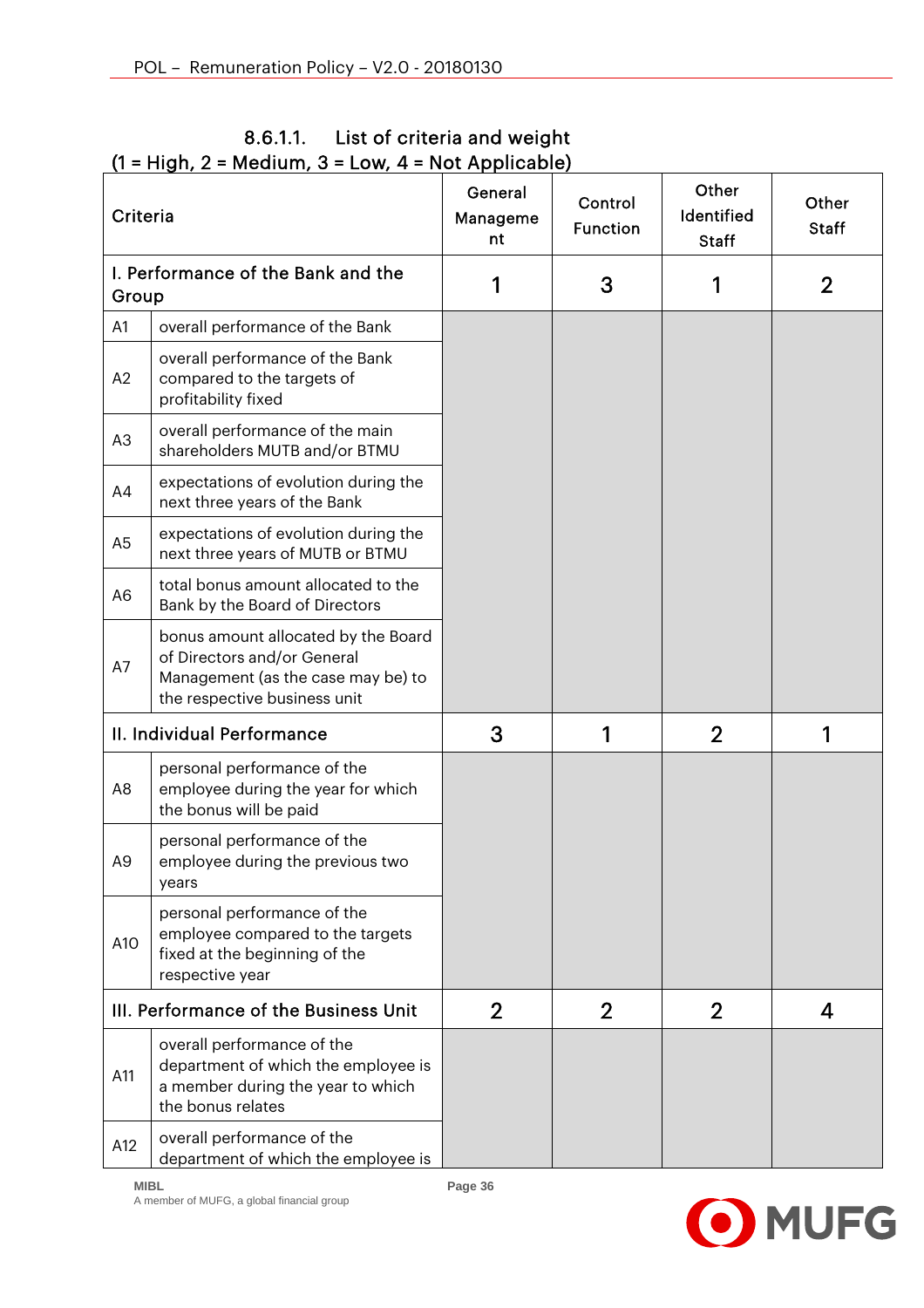|     | a member during the previous two<br>years                                                                                    |  |  |
|-----|------------------------------------------------------------------------------------------------------------------------------|--|--|
| A13 | overall performance of the<br>department compared to similar<br>departments                                                  |  |  |
|     | IV. Discretionary appreciation                                                                                               |  |  |
| A14 | discretionary appreciation of the<br>direct supervisor or the manager (if<br>any)                                            |  |  |
| A15 | discretionary appreciation of the<br>decision maker, the Board of<br>Directors or General Management (as<br>the case may be) |  |  |



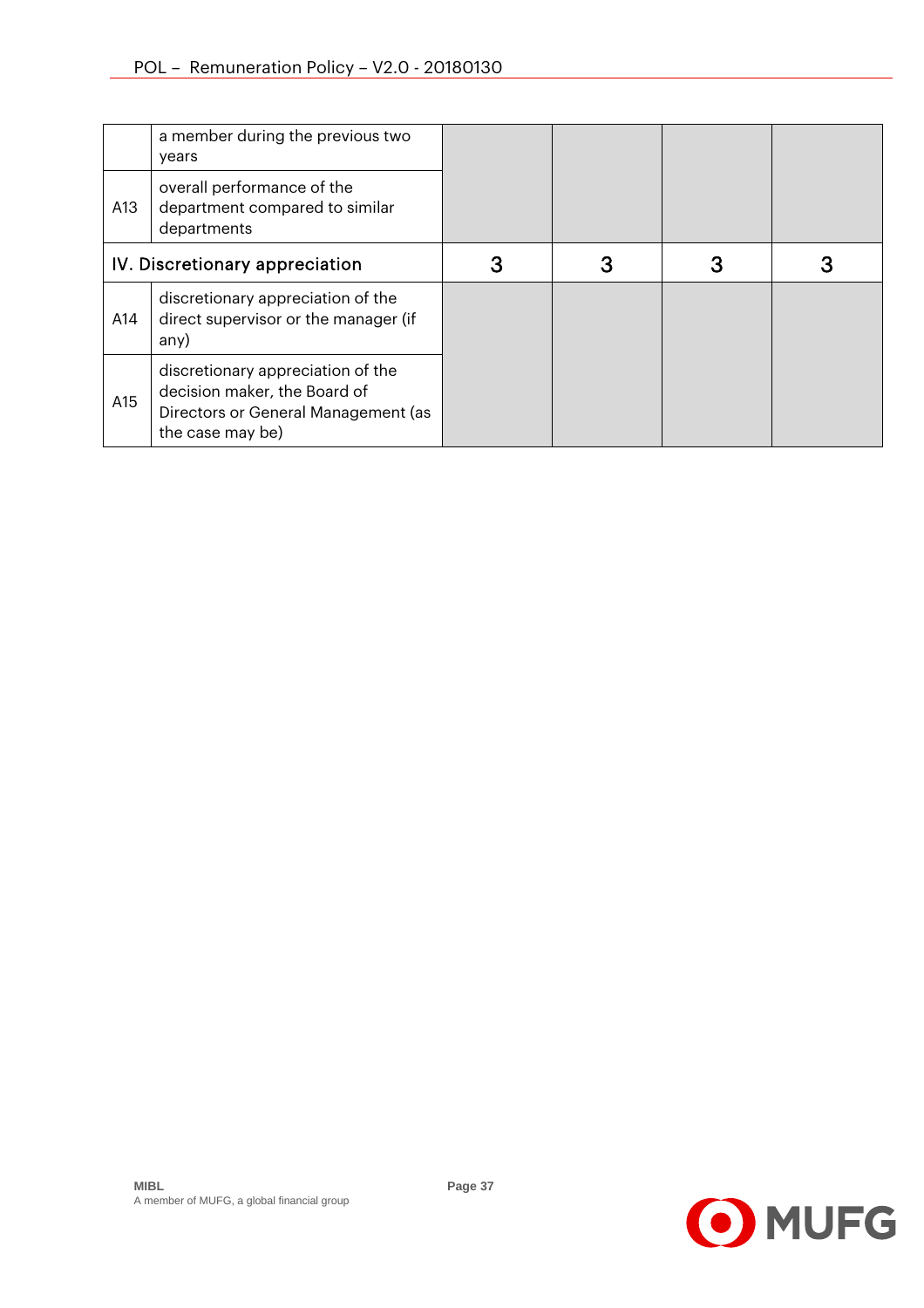#### 8.6.1.2. Guidelines for the application of the criteria (listed under point 1 above)

 1. For criteria A8 to A10 "performance" is to be understood as a combination of both financial and professional achievements, including the position of the employee within the Bank, his adherence to the Bank's principles, his behavior at work and the relationship to other employees and to clients (if applicable), as further detailed in the appraisal process that takes place once a year (includes also periodical interim reviews) and the respective related procedure and evidenced by a "score" that the employee has obtained.

 2. For criteria A11 to A 13. "performance" is to be understood as a combination of financial achievement (if any target is set individually) and non-financial achievements. Criteria A11. to A13. are taken into account only for the heads of business units.

3. For criteria A1. to A3. "performance" is to be understood as financial achievements only.

4. The weighting of the above criteria may be different for expatriates and certain criteria may not be applied. Criteria A3. and A5., in particular, carry a higher weight for expatriate staff.

5. The Board of Directors and/or General Management (as the case may be) are authorized not to take into account one, some or most of the above criteria, subject the reason for such are duly explained to the respective person and documented, for inspection by the Board of Directors or the Remuneration Committee (if any) and the Control Functions.

6. The Board of Directors and/or General Management (as the case may be) are not authorized to take into account any other criteria not listed above.

7. The Bank is not authorized to enter into an employment contract that specifically excludes or voids any of the above criteria A1. to A2. and A8. to A10.

#### 8.6.1.3. Appraisal Template

Available upon request

#### Annex 7 – Composition of the Remuneration Committee (Article 5 of the Remuneration Policy)

The Bank does not establish the Remuneration Committee currently.